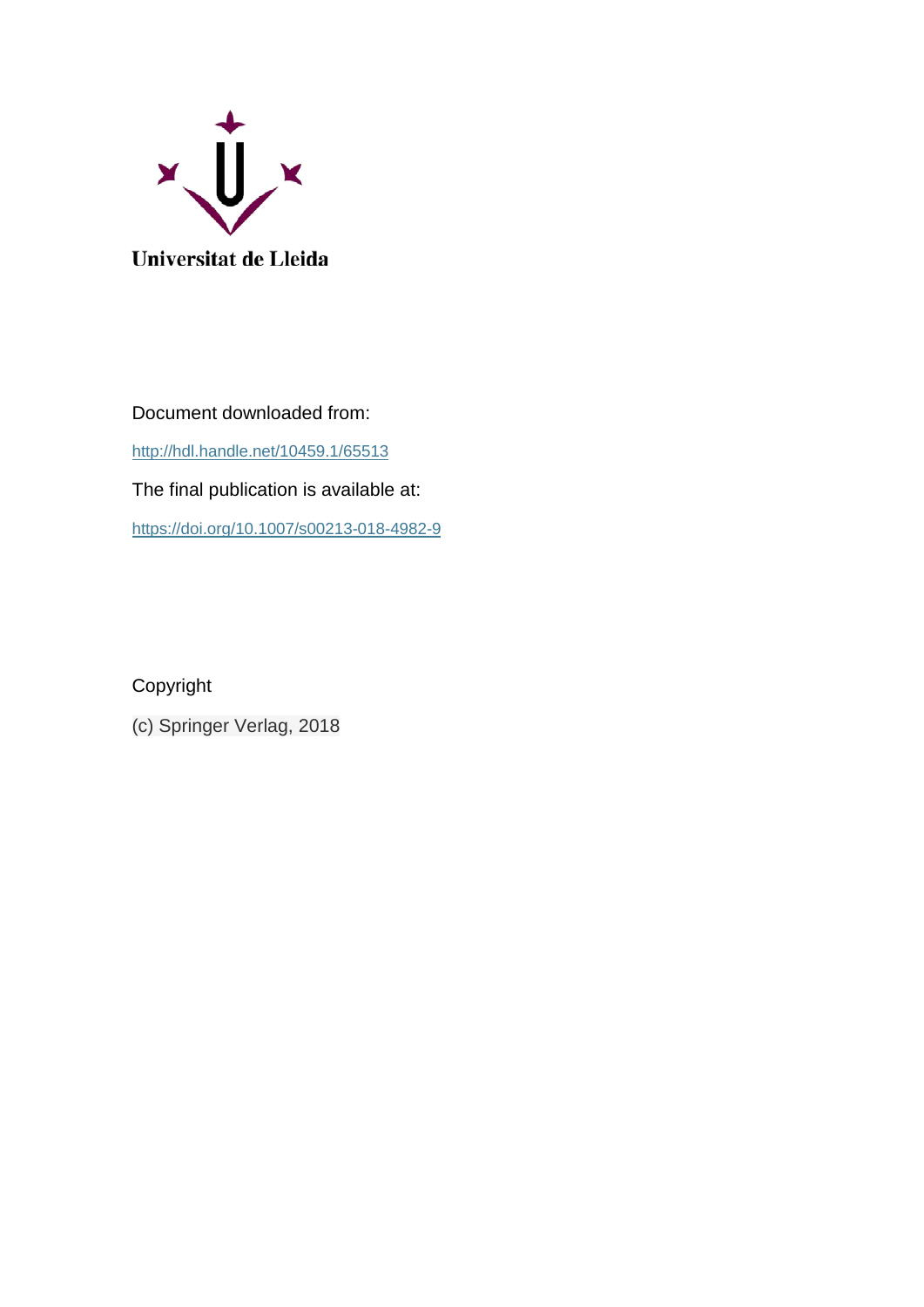#### [Click here to view linked References](http://www.editorialmanager.com/psph/viewRCResults.aspx?pdf=1&docID=625&rev=0&fileID=16361&msid={033F21A2-69C9-47F7-A599-F1B66A91D702})

# **Palmitoylethanolamide prevents neuroinflammation, reduces astrogliosis and preserves recognition and spatial memory following induction of neonatal anoxia-ischemia**

Mariana I. Holubiec a,1,2, Juan I. Romero a,1,2, Juan Suárez a, Manuel Portavella <sup>b</sup>, Emilio Fernández-Espejo <sup>c</sup>, Fernando Rodríguez de Fonseca <sup>a\*</sup>, Eduardo Blanco <sup>d\*</sup>, Pablo Galeano <sup>a,2\*</sup>

<sup>a</sup>Unidad de Gestión Clínica de Salud Mental, Instituto de Investigación Biomédica de Málaga (IBIMA), Hospital Regional Universitario de Málaga, Avenida Carlos Haya 82, 29010 Málaga, Spain.

<sup>b</sup> Laboratorio de Conducta Animal y Neurociencia, Departamento de Psicología Experimental, Facultad de Psicología, Universidad de Sevilla, C/Camilo José Cela s/n, 41018 Sevilla, Spain.

<sup>c</sup> Laboratorio de Neurofisiología y Neurología Molecular, Departamento de Fisiología Médica y Biofísica, Facultad de Medicina, Universidad de Sevilla, Av. Sánchez Pizjuán 4, 41009 Sevilla, Spain.

<sup>d</sup> University of Lleida, Lleida Institute for Biomedical Research, Dr. Pifarré Foundation (IRBLleida), Av. Alcalde Rovira Roure 80, 25198 Lleida, Spain.

# *These authors contributed equally to this work*

*\*Correspondence should be addressed to:* **Prof. Dr. Fernando Rodríguez de Fonseca,** UGC de Salud Mental, Instituto de Investigación Biomédica de Málaga (IBIMA), Hospital Regional Universitario de Málaga, Universidad de Málaga, Avda. Carlos Haya 82, 29010 Málaga, Spain. E-mail address: [fernando.rodriguez@ibima.eu,](mailto:fernando.rodriguez@ibima.eu) ORCID: 0000-0002-4516-5795; **Prof. Dr. Eduardo Blanco,** University of Lleida, Lleida Institute for Biomedical Research, Dr. Pifarré Foundation (IRBLleida), Av. Alcalde Rovira Roure 80, 25198 Lleida, Spain. E-mail address: [eduardo.blanco@pip.udl.cat,](mailto:eduardo.blanco@pip.udl.cat) ORCID: 0000-0003-0357-1151; **Dr. Pablo Galeano,** Instituto de Investigaciones Bioquímicas de Buenos Aires (IIBBA-CONICET), Av. Patricias Argentinas 435, C1405BWE, Ciudad Autónoma de Buenos Aires, Argentina. E-mail address: [pgaleano@leloir.org.ar,](mailto:pgaleano@leloir.org.ar) ORCID: 0000-0003-4491-2039

*Permanent address:* Instituto de Investigaciones Bioquímicas de Buenos Aires (IIBBA), Consejo Nacional de Investigaciones Científicas y Técnicas (CONICET), Av. Patricias Argentinas 435, C1405BWE, Ciudad Autónoma de Buenos Aires, Argentina.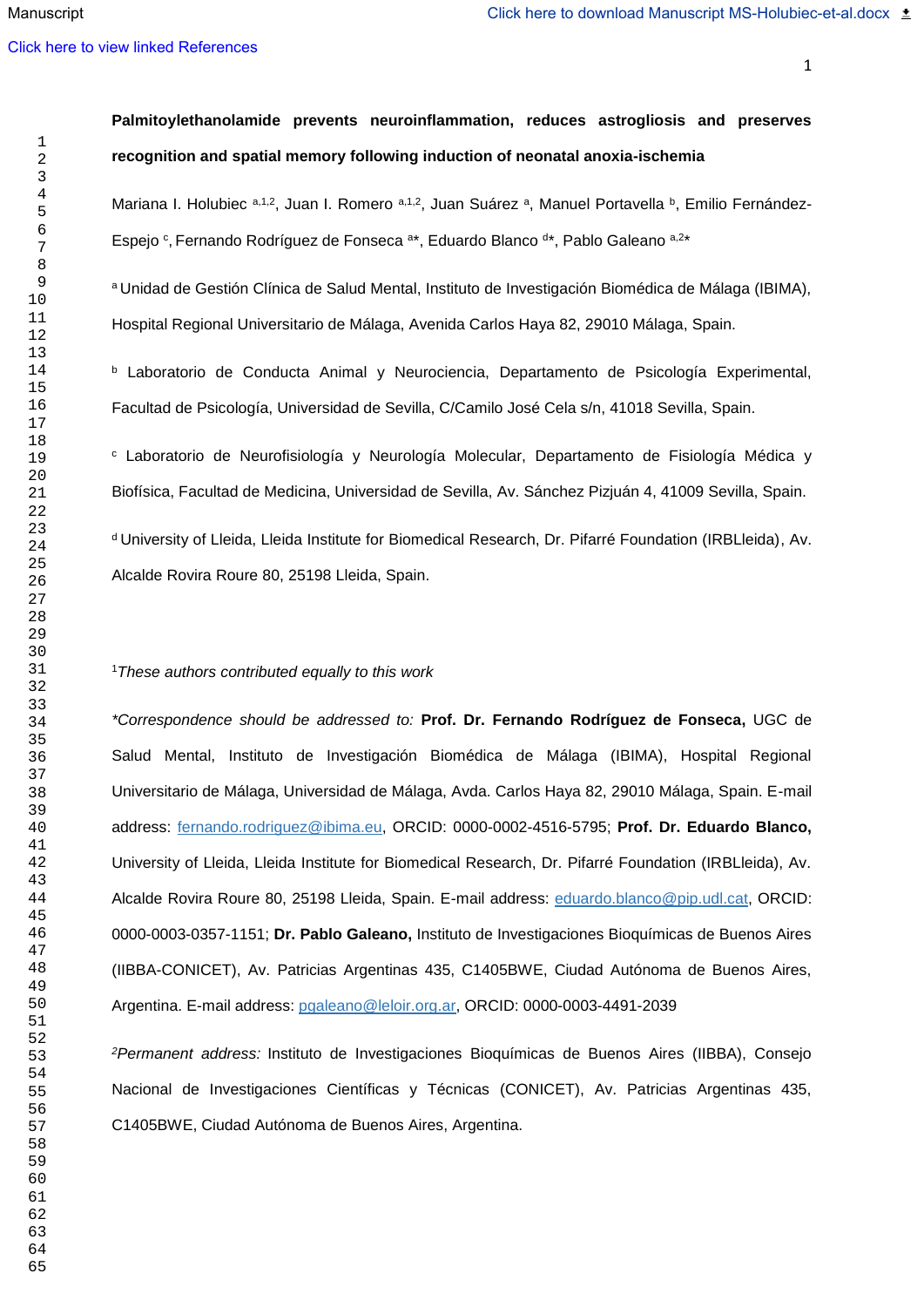## **Acknowledgments**

This work was supported by grants from Fundació "La Marató de TV3" (386/C/2011), European Regional Development Funds-European Union (ERDF-EU; Subprograma RETICS Red de Trastornos Adictivos RD16/0017/0001), Ministerio de Economía y Competitividad and ISCIII (PI16/01689) to FRF; Own Plan of the Andalucía TECH, International Campus of Excellence (ICE) to PG, and grants to EFE and FRF from Junta de Andalucía, Spain (EFE, group BIO-127; FRF, group BIO-339). JS holds a "Miguel Servet II" research contract from the National System of Health, ISCIII, EU-ERDF (CPII17/00024). Mariana I. Holubiec is a fellowship holder from Agencia Nacional de Promoción Científica y Tecnológica (ANPCyT, Argentina). Eduardo Blanco is an associate professor of the Serra-Hunter Programme from the Catalan Government. Juan I. Romero and Pablo Galeano are research members from Consejo Nacional de Investigaciones Científicas y Técnicas (CONICET, Argentina).

## **Conflict of interest:** None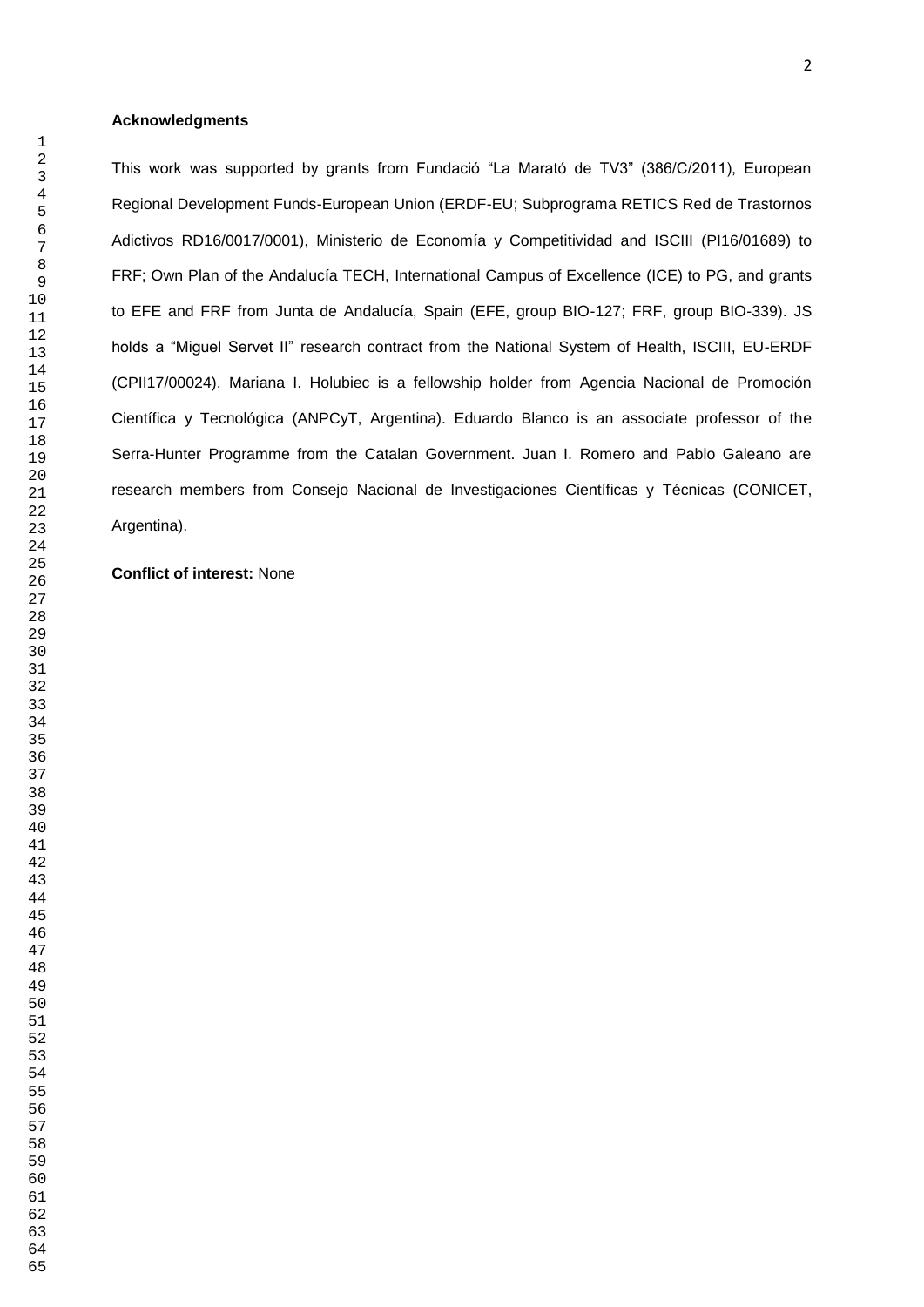#### **Abstract**

Neonatal anoxia-ischemia (AI) particularly affects the central nervous system. Despite the many treatments that have been tested, none of them has proven to be completely successful. Palmitoylethanolamide (PEA) and oleoylethanolamide (OEA) are acylethanolamides that do not bind to CB1 or CB2 receptors and thus they do not present cannabinoid activity. These molecules are agonist compounds of peroxisome proliferator-activator receptor alpha (PPARα), which modulates the expression of different genes that are related to glucose and lipid metabolism, inflammation, differentiation and proliferation. In the present study, we analyzed the effects that the administration of PEA or OEA, after a neonatal AI event, has over different areas of the hippocampus. To this end, 7 day-old rats were subjected to AI and then treated with vehicle, OEA (2 or 10 mg/kg) or PEA (2 or 10 mg/kg). At 30 days of age, animals were subjected to behavioral tests followed by immunohistochemical studies. Results showed that neonatal AI was associated with decreased locomotion, as well as recognition and spatial memory impairments. Furthermore, these deficits were accompanied with enhanced neuroinflammation and astrogliosis, as well as a decreased PPARα expression. PEA treatment was able to prevent neuroinflammation, reduce astrogliosis and preserve cognitive functions. These results indicate that the acylethanolamide PEA may play an important role in the mechanisms underlying neonatal AI, and it could be a good candidate for further studies regarding neonatal AI treatments

**Keywords:** Neonatal anoxia-ischemia; Palmitoylethanolamide; Oleoylethanolamide; Neuroinflammation; Astrogliosis; Memory impairment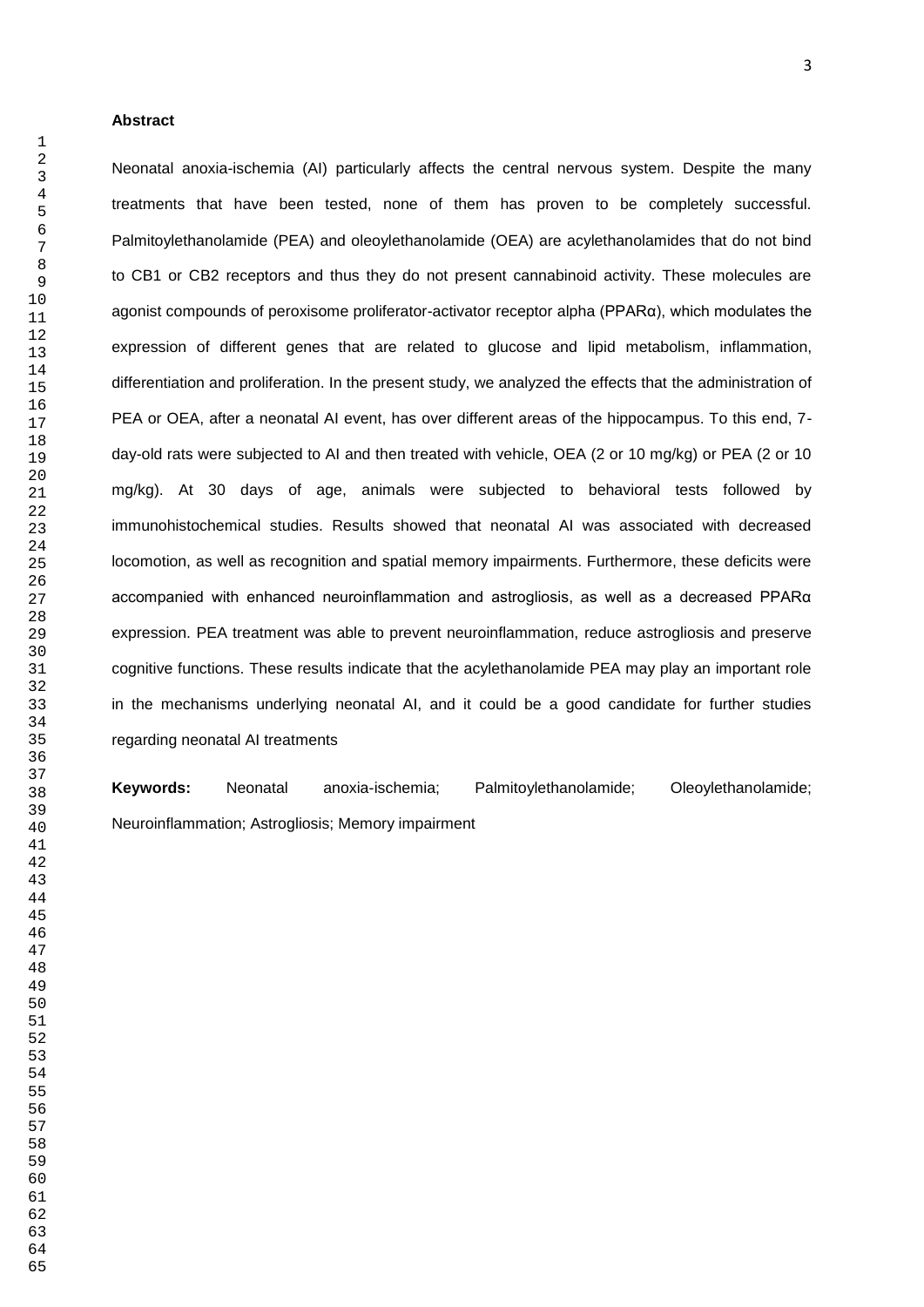## **1. Introduction**

Neonatal hypoxia ischemia (HI) is an event that is usually triggered during birth. Either fetus lung malfunction or modifications in the placental gas exchange can lead to low levels of oxygen (hypoxia or anoxia) or a diminished blood flow (ischemia) in the fetus (Blanco et al. 2015; Carrera 2006). Neonatal HI particularly affects the central nervous system (CNS) (Kumar et al. 2007), which is highly susceptible to oxidative stress, in part due to the elevated concentration of fatty acids present in this tissue (Halliwel, 1992). So far, hypothermia has been the only treatment that was able to consistently prevent the neurological damage and sequels associated to neonatal HI (Mishima et al. 2004; Sebetseba et al. 2017). Neonatal HI is associated to learning and memory impairments (Blanco et al. 2015; Galeano et al. 2011, 2015; Takada et al. 2016). Mainly, it has shown to cause several cellular and molecular modifications in the hippocampus, including astrogliosis and focal swelling, among others (Blanco et al. 2015; Saraceno et al. 2010, 2012).

The endogenous cannabinoids system (ECS) includes different enzymes responsible for endocannabinoid synthesis, transport and degradation, as well as endocannabinoids and endocannabinoid receptors (Ueda et al. 2013). The ECS is important for its regulation over different neurological and physiological processes, that include neural development, synaptic plasticity, reward processing, learning processes, neurogenesis and embryonic cell fate in the developing brain, through the activation of cannabinoid receptors 1 (CB1) and 2 (CB2) (Ahmad and Laviolette 2017; Alonso-Alconada et al. 2011; Blanco-Calvo et al. 2014; Serrano et al. 2012; Schoch et al. 2018; Ueda et al. 2013; Zhou et al. 2017).

Endocannabinoids are produced from membrane phospholipids depending on cell demand, and they are soon degraded by the corresponding enzyme. These compounds are divided into two groups of fatty acid derivatives that present specific structures: acylethanolamides (AEs) and monoacylglycerols (MAGs) (Hansen and Diep 2009; Serrano et al. 2012; Ueda et al. 2013). To the date, the further characterized endocannabinoids are arachidonoyethanolamide (AEA, an AE also known as anandamide) and 2-arachidonoyglycerol (2AG, a MAG). AEs are synthesized from glycerophospholipids and degraded by the fatty acid amide hydrolase (FAAH) (Okamoto et al. 2009; Pasquarelli et al. 2015; Ueda et al. 2013). Other ethanolamine and palmitic acid amides such as palmitoylethanolamide (PEA) and oleoylethanolamide (OEA) are AEs that share both biosynthetic and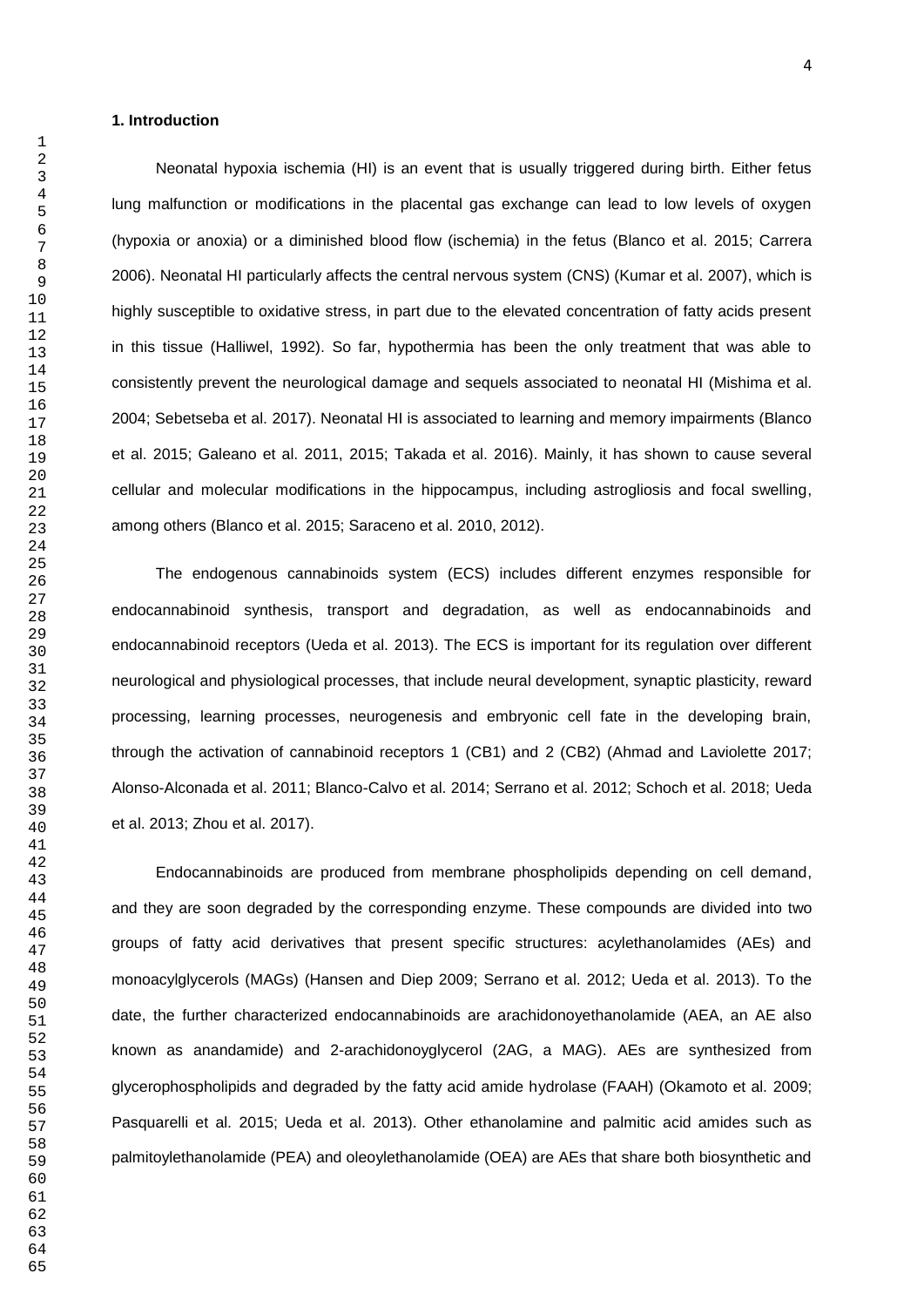degradative pathways with AEA. However, these amides do not bind to CB1 and CB2 and thus they do not present cannabinoid activity (Fu et al. 2003; Scuderi et al. 2011). These molecules have been described as agonist of peroxisome proliferator-activator receptor alpha (PPARα), which is expressed in microvascular, neuronal and glial tissues, and plays a key role in glucose and lipid metabolism, inflammation, differentiation and proliferation (Cristiano et al. 2005; Xu et al. 2006). Furthermore, this receptor has been shown to play a key role as a neuroprotectant in different disorders (Bhateja et al. 2012; Bordet et al. 2006; Moran et al. 2014).

In previous works it has been shown that OEA and PEA present neuroprotective effects in cerebral ischemia (Ahmad et al. 2012; Naccarato et al. 2010; Yang et al. 2015; Zhou et al. 2012). Moreover, former studies from our group have shown diminished PPARα levels in hippocampus and striatum of animals that had been exposed to perinatal asphyxia (Blanco et al. 2015; Holubiec et al. 2017). In the present study we aimed to analyze the effect that the administration of both PEA and OEA, after a neonatal anoxic-ischemic (AI) event, has over different areas of the hippocampus. To this purpose, the expression of different markers (Iba-1, GFAP and PPARα) was studied and an array of behavioral tests was performed.

## **2. Materials and methods**

### **2.1. Experimental subjects**

Experiments in this study were performed in accordance with the ARRIVE (Animal Research: Reporting of *In Vivo* Experiments) and following the standards disposed by the European Directive 2010/63/EU and the Spanish Royal Decree 53/2013 on the protection of animals used for research and other scientific purposes. All experiments (including the used of experimental animals) were approved by the ethic committee "Comité de Ética e Investigación Biosanitaria" of the IBIMA and University of Málaga. Female Sprague Dawley pregnant rats were kept in a vivarium under standard controlled conditions (temperature:  $21 \pm 2$  °C; humidity:  $65 \pm 5$  %; dark/light cycle: 12 h /12 h), and were supplied with ad libitum access to food (Purina chow) and tap water. Twenty-one days after the delivery date, pups were removed from their dams and housed in cages of four animals each under the same standard conditions as mentioned for the pregnant animals. Only male pups were selected to perform the present study.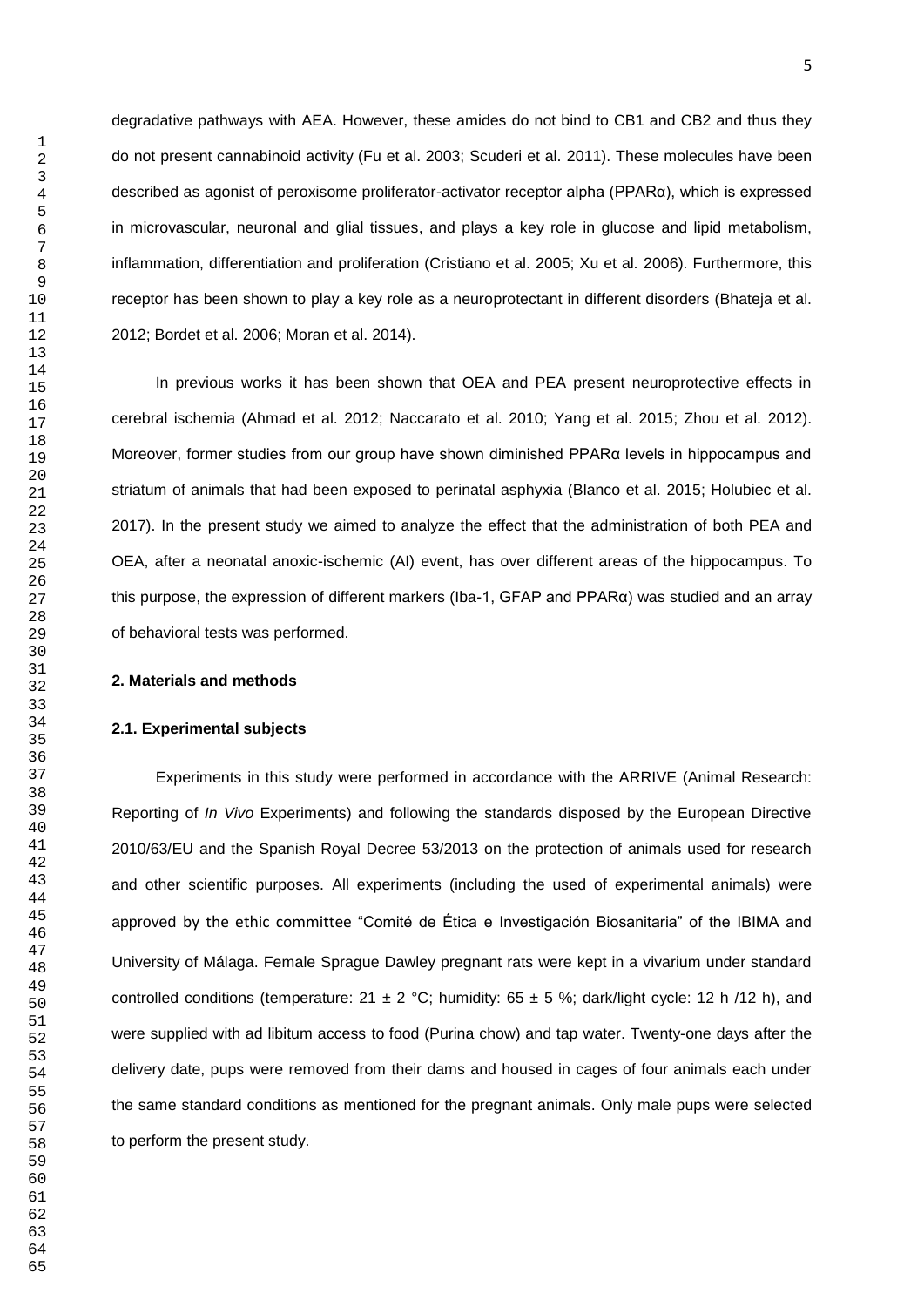### **2.2. Common carotid artery ligation and anoxia procedures**

The neonatal anoxia-ischemia model that was used in the present study has been already validated (Lopez-Aguilera et al. 2012; Romero et al. 2015, 2017). Dams were monitored daily in order to determine the exact date of birth of the pups. When the animals were 7 days old (P7), males were selected to be subjected to carotid artery ligation. Pups were anesthetized using a mixture of 40 mg/kg ketamine and 4 mg/kg xylazine in order to also produce analgesia. When the animals were ready they were placed in a heated pad to prevent their body temperature from dropping below 37 °C. The area to be operated on was properly disinfected and an incision was made in order to reach the right common carotid artery. When the artery was free of surrounding tissue it was properly ligated using a 6-0 surgical silk thread. After a recovery period the pups were subjected to a 100 % nitrogen environment at 37 °C for 3 min to induce anoxia. (AI group  $n = 41$ ). The control group was also subjected to the surgical procedure; however the artery was exposed but not ligated. These animals were not exposed to the anoxia treatment either (Sham group  $= 42$ ). The mortality rate of the procedure was about of 5 %.

## **2.3. PEA and OEA treatments**

An hour after the artery ligation and nitrogen exposure (or sham procedures) were finished pups were injected intraperitoneally (i.p.) with a DMSO solution [vehicle, n = 9 sham pups (Sham-Veh) and 10 AI pups (AI-Veh)], 2 mg/kg of OEA  $[n = 7 \text{ sham} \text{ pups}$  (Sham-O2) and  $n = 7 \text{ Al} \text{ pups}$  (AI-O2)], 10 mg/kg of OEA  $[n = 9 \text{ sham}$  pups (Sham-O10) and  $n = 9$  AI pups (AI-O10)], 2 mg/kg of PEA  $[n]$  $= 7$  sham pups (Sham-P2) and n = 7 AI pups (AI-P2)], and 10 mg/kg of PEA [n = 9 sham pups (Sham-P10) and n = 9 AI pups (AI-P10)]. Pups were pseudo-randomly assigned to each group and these were composed by pups from at least three different dams. Twenty-three days after the carotid ligation treatment (or sham procedures), animals were subjected to a battery of behavioral tests and then euthanized and brains collected for immunohistochemistry analysis.

## **2.4. Behavioral assessment**

When rats were 30 days old 7-10 animals from each of the groups were subjected to a number of behavioral tests (Elevated Plus Maze, Open Field, Object Recognition, Morris Water Maze and Passive Avoidance tests). Every animal was subjected to a period of handling prior the beginning of the behavioral assessment (five minutes per day during three consecutive days). The whole set of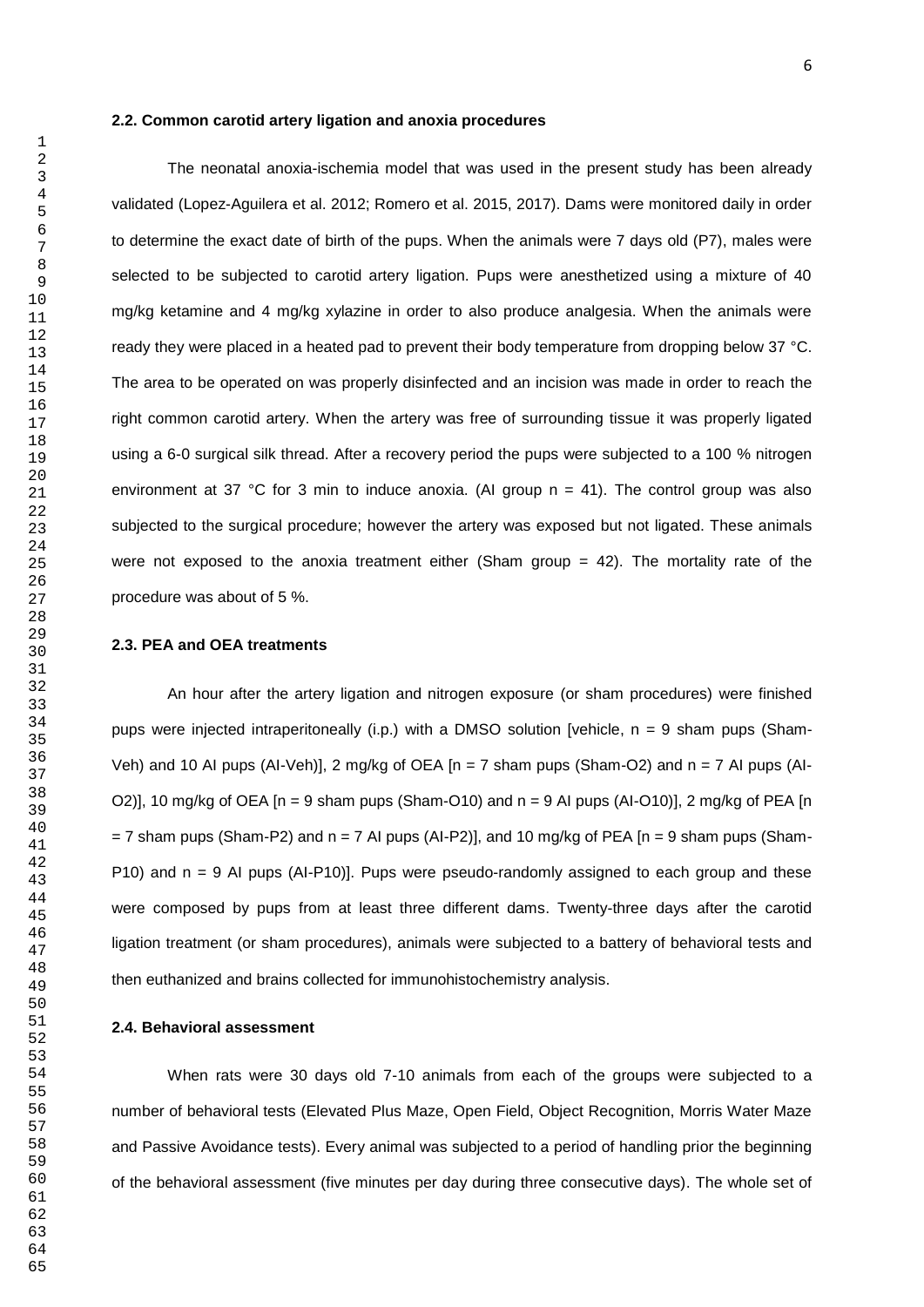tests was carried out during the 12 h of light and soft background noise was provided throughout the whole process. Training sessions were recorded (JVC Everio GZHD620 camcorder) and analyzed using a computerized video-tracking system (ANY-maze, Stoelting Co., Wood Dale, IL) or with the ethological software J WatcherV1.0.

## **2.3.1. Elevated plus maze test**

The elevated plus maze (EPM) test was carried out in a plus shaped device consisting of a central platform (11  $\times$  11 cm) and four equally long arms: two open (50  $\times$  11  $\times$  0.25 cm) arms and two arms surrounded by walls (50  $\times$  11  $\times$  40 cm) (Galeano et al. 2015). The device was set 100 cm above the floor. The apparatus was evenly illuminated with an intensity measured in open arms of 85–90 lux. For each trial the animal was placed in the middle of the device facing one of the open arms. Animals were left to explore the apparatus for 5 min. An entry to an arm was counted when the rat set all four paws into one arm. Total distance covered, number of times the animal entered a closed arm, percentage of open arm entries (open arm entries/total entries × 100) and percentage of time spent in open arms (time spent in open arms/300 × 100) were recorded.

## **2.3.2. Open field test**

For the open field (OF) test an evenly illuminated black arena was utilized (60  $\times$  60 cm and 40 cm high) (Galeano et al. 2015). In order to delimit the central and most illuminated area (70 lux) of the arena an imaginary square of  $30 \times 30$  cm was drawn over the image of the apparatus during the data analysis. Animals were carefully set in the apparatus and left to explore it for 10 min. An animal was considered to be in the central area when its four paws were on the delimited 30 x 30 cm square. Distance covered, number of rears, number of entries and time spent into the central area were recorded in two time bins of 5 min each.

## **2.3.3. Novel object recognition test**

The novel object recognition test (NORT) was carried out 24 h following the OF, using the same arena. NORT is a widely employed and validated test to assess recognition memory (Ennaceur 2010; Ennaceur and Delacour 1988). During the test animals were set in the arena where two identical objects were placed. Rats were allowed to explore the apparatus and the objects for 5 min (sample trial). This trail was followed by a period (1 h) in which animals were returned to their cages.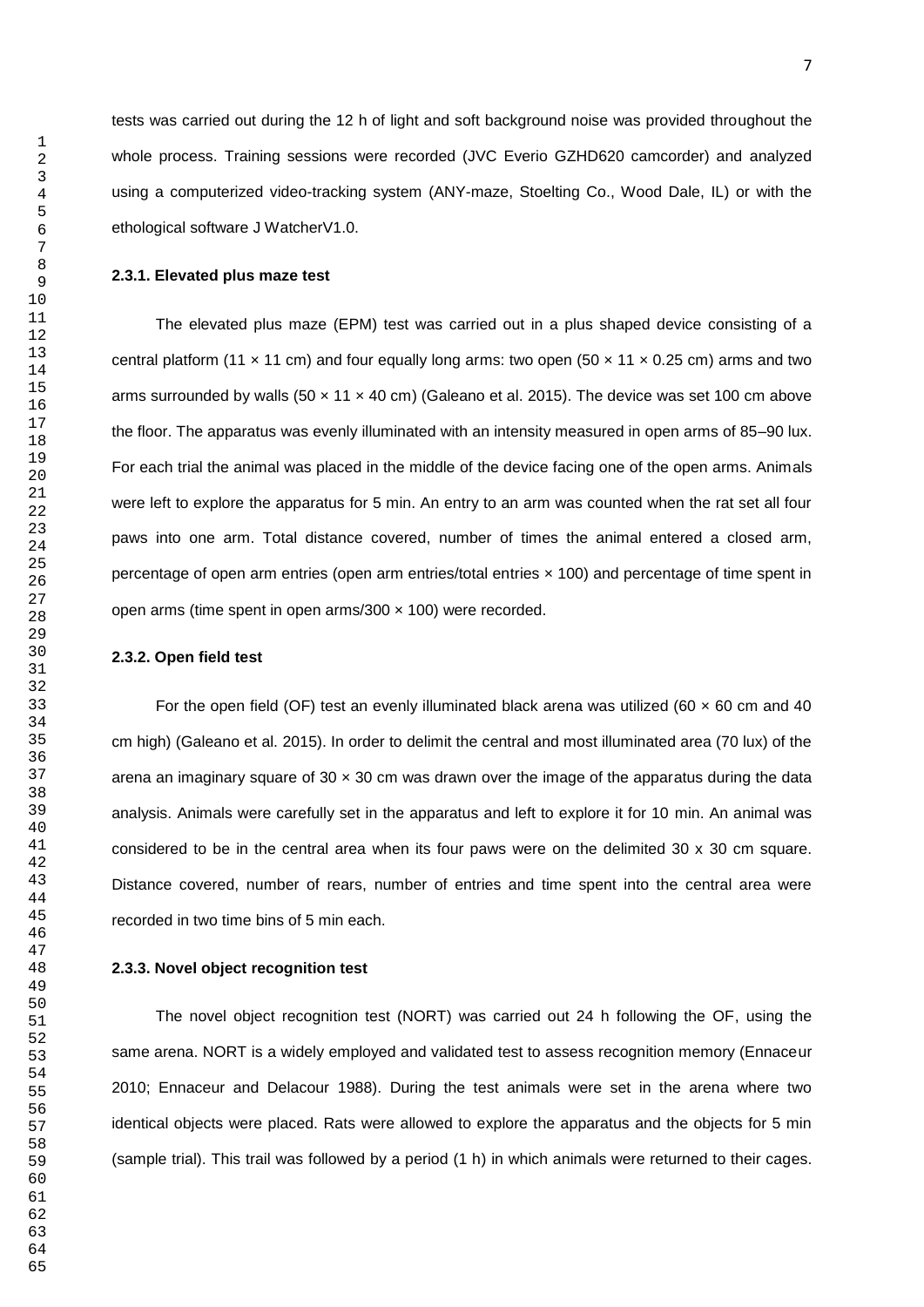Rats were then returned once more to the arena and were presented with one familiar object and a novel one. Animals were given 3 min to explore the objects and then returned to their cages (retention trial). The apparatus was evenly illuminated at approximately 70 lux and the device and the objects were thoroughly clean between animals. All possible location or object combinations were employed to prevent bias due to a preference for a particular object or specific location. Animals were considered to be exploring an object when their snout was directed towards it at a distance of 2 cm or less. Discrimination index (d1) and ratio (d2) scores were calculated using the following formulas: d1  $=$  tn -.tf, and d2  $=$  (tn - tf) / (tn - tf), where tn is the amount of time that rats expend exploring the novel object and tf is the amount of time rats explored the familiar object.

#### **2.3.4. Morris water maze test**

For the Morris water maze (MWM) a black steel tank (180 cm diameter; 60 cm deep) filled with water at 22  $\pm$  1 °C and a translucent circular platform were used (Galeano et al. 2011, 2015). Different visual cues were located on the walls surrounding the maze and the whole setting was indirectly illuminated. The tank was divided by the operators in four equal quadrants and the platform was set in the middle of one of the quadrants. According to each quadrant, four starting positions were determined. Latency to platform, distance to platform and swim speed were registered during spatial learning training. In the probe trial, the platform was removed and the percentage of time spent in each quadrant and the numbers of crossings over a circular area (with a diameter larger than platform diameter) located on the previous platform position were recorded.

In the cued learning phase, the surrounding visual cues were covered with a black curtain and the platform was set 2 cm above water level with a flag attached to it. Eight cued learning trails were performed during two day (four each day). The location of the platform and the starting point were modified for each trial. If after 60 s the animal had not found the platform it was gently guided to it and left there for 15 s. To assess spatial learning and reference memory the black curtain was removed and the visual cues were available while the platform was set under water (2 cm below the water surface). The test consisted of four trials each day, performed over the period of 6 days. The animal was released from one of the starting positions and it was left to explore the maze looking for the hidden escape platform (the platform remained in the same location for all the trails). If the animal was unable to find the platform after 60 s it was guided to it and left there for 15 s. During each trial the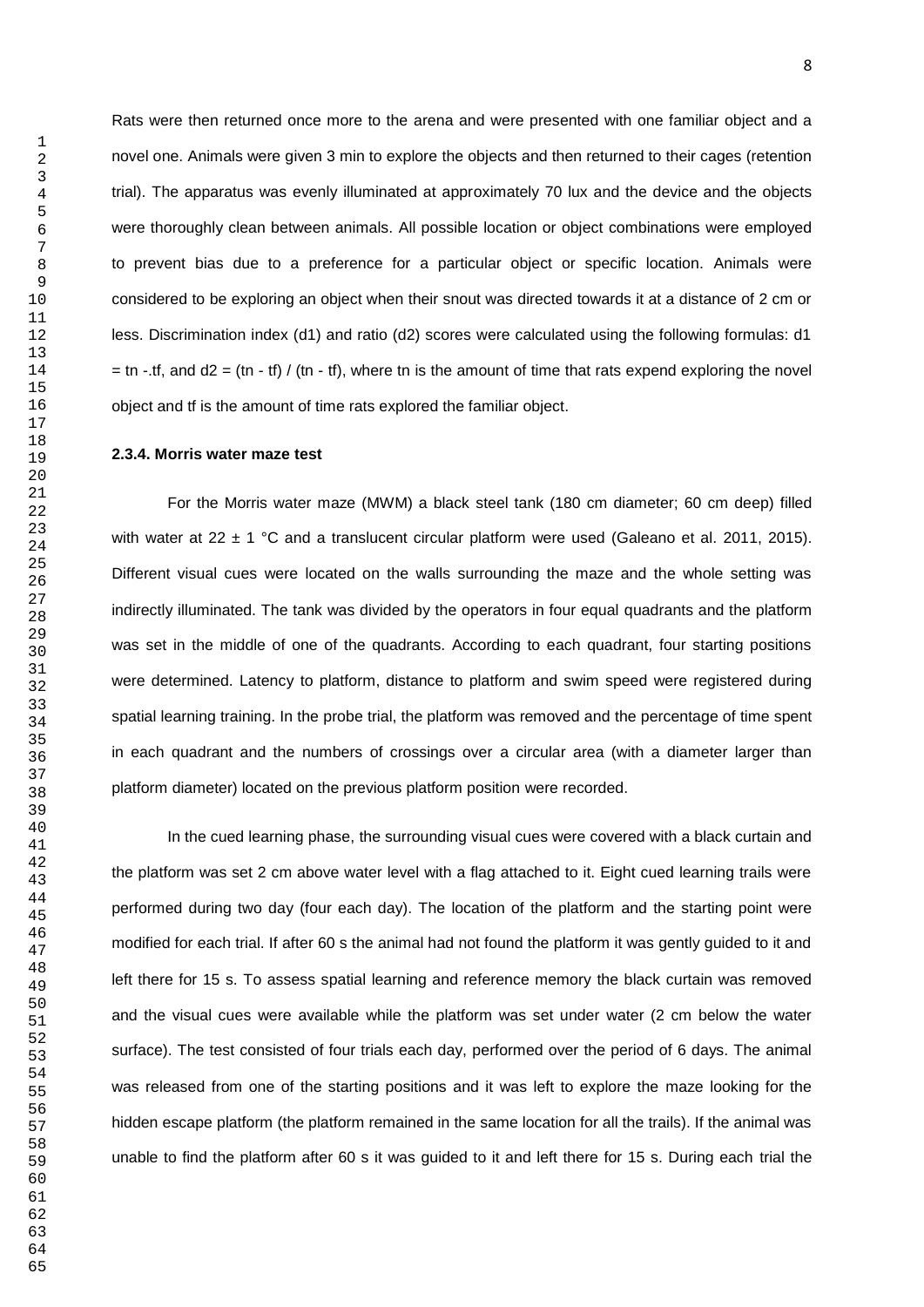starting position was changed and the sequence used varied along the 6 days of the test. Reference memory was assessed 24 h after the last learning trail with a probe trial of 60 s. For this probe trial the animal was released from a novel starting position and the platform was removed from the maze.

## **2.3.5. Passive avoidance**

The passive avoidance test was used to assess associative memory (Deacon et al. 2002). The device consisted of a box (60 cm  $\times$  60 cm  $\times$  40 cm) divided in two. The resulting compartments were both 30 cm long and separated by a door that opened sliding into the floor. One of the compartments was made of white plastic and well illuminated. The second compartment was dim and made of dark, electrifiable metal. During the acquisition phase the rat was placed in the light compartment and it was allowed to freely explore de devise. The moment the animal crossed into the black compartment it received a mild foot shock (1.2 mA, 2 s duration) and it was promptly removed from the device. One hour later, the retention trial took place and the rat was again placed in the white compartment and was left to freely explore the entire apparatus during a maximum of 10 min (no foot shock was delivered once it entered the dark compartment). The ratio between the latency of the rat to move into the dark compartment in the retention trial (T2) and in the training sessions (T1) was taken as a measure of associative memory retention (T2/T1) (Deacon et al. 2002).

## **2.4. Tissue processing**

After the behavioral assessment was finished, 4-5 randomly chosen rats per group were administered with a mixture of 40 mg/kg ketamine and 4 mg/kg xylazine and subjected to an intracardiac perfusion, firstly with saline solution (0.9 % Sodium Chloride) with 1 % (v/v) heparin in order to clean the tissues, and finally with cold 4 % formaldehyde solution (freshly made from paraformaldehyde; Sigma-Aldrich, St. Louis, MO, USA). When the tissue was properly fixated the brain was carefully extracted and post fixed in formaldehyde solution for 2 h at 4 °C. Finally, 40-μmthick coronal sections were obtained from each brain and they were properly stored in a 0.002 % (w/v) NaN<sup>3</sup> solution at 4 °C.

## **2.5. Immunohistochemical procedures**

The presence of markers related to neuroinflammation, astrogliosis and the expression of PPARα were assessed using immunohistochemistry. For this purpose sections from each group were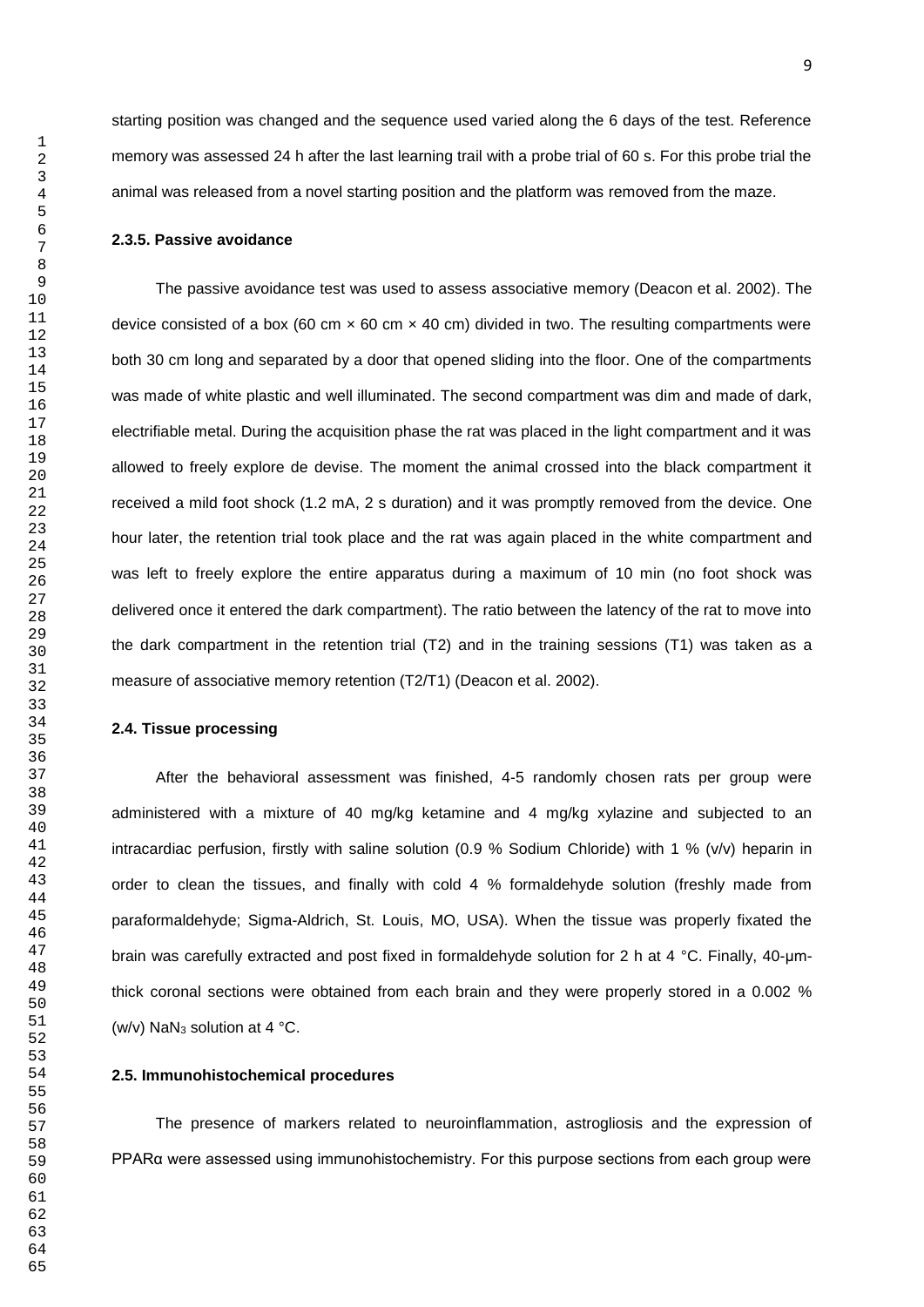placed in separate wells in a 24 well plate. Samples were washed 5 times for 10 min using 0.1 M phosphate buffer solution with 0.5 % Tween 20 (PBS-T), at room temperature (RT) in order to properly eliminate the formaldehyde that was used as a fixative agent. To block the endogenous peroxidase, sections were incubated with 30 %  $H_2O_2$  in PBS during 30 min at RT. Samples were then washed 5 times for 10 min with PBS-T and unspecific antigens were blocked incubating the sections in 4 % BSA (Bovine Serum Albumin), diluted in PBS-T, for 1 h at RT. Afterwards samples were washed 5 times for 10 min with PBS-T and then incubated with the corresponding primary antibody [rabbit anti-Iba-1 (1:1000, Wako, Osaka, Japan; cat. no. 019-19741; mouse anti-GFAP (1:500, G3893, Sigma; rabbit anti-PPARα (1:100, P11120812, Fitzgerald)] over night at 4 °C. The following day samples were washed 5 times for 10 min using PBS-T and subsequently incubated with horseradish-peroxidase (HRP) biotinylated secondary antibody (donkey anti-rabbit IgG, 5356499, GE Healthcare; goat anti-mouse IgG, 125K6063, Sigma) for 2 h at RT. Once the two hours had elapsed, samples were again washed 5 times for 10 min with PBS-T and incubated with ABC (Avidin-Biotin complex) solution (1:1000; ExtrAvidin peroxidase, Sigma, St Louis, MO, USA) for 1 h in darkness at RT. The ABC solution was washed 5 times for 10 min using PBS-T. Finally the signal was detected using 0.05 % diaminobenzidine (DAB; Sigma) diluted in PBS containing 0.03 % H<sub>2</sub>O<sub>2</sub>. Sections were then washed several times using running water, mounted on slides treated with poly-L-lysine solution (Sigma) and subjected to a process of dehydration (increasing ethanol concentration followed by xylene). Samples were covered with cover slips using Eukitt mounting medium (Kindler GmBH & Co., Freiburg, Germany). After they were dry, samples were observed using an Olympus BX41 Microscope coupled with an Olympus DP70 digital camera (Olympus, Germany) or an Olympus BX60 microscope coupled to Olympus DP71 digital camera (Olympus, USA). All the photographs were taken under the same conditions of light and brightness/contrast.

## **2.6. Immunohistochemical quantification**

Four to seven coronal sections from Bregma levels -3.14 to -4.30 mm (dorsal hippocampus) (Paxinos 2007), from each animal, were selected and employed for immunohistochemical analysis. Quantification was carried out using the "Cell counter" plug in tool from Image J software (NIH, USA). Images were changed to binary code and the area of interest delimited. For Iba-1 and GFAP quantification, 0.08 mm<sup>2</sup> squares were set and distributed so that each area of the hippocampus studied (CA1, CA3 and DG) was properly represented, while 0.02 mm<sup>2</sup> squares were employed in the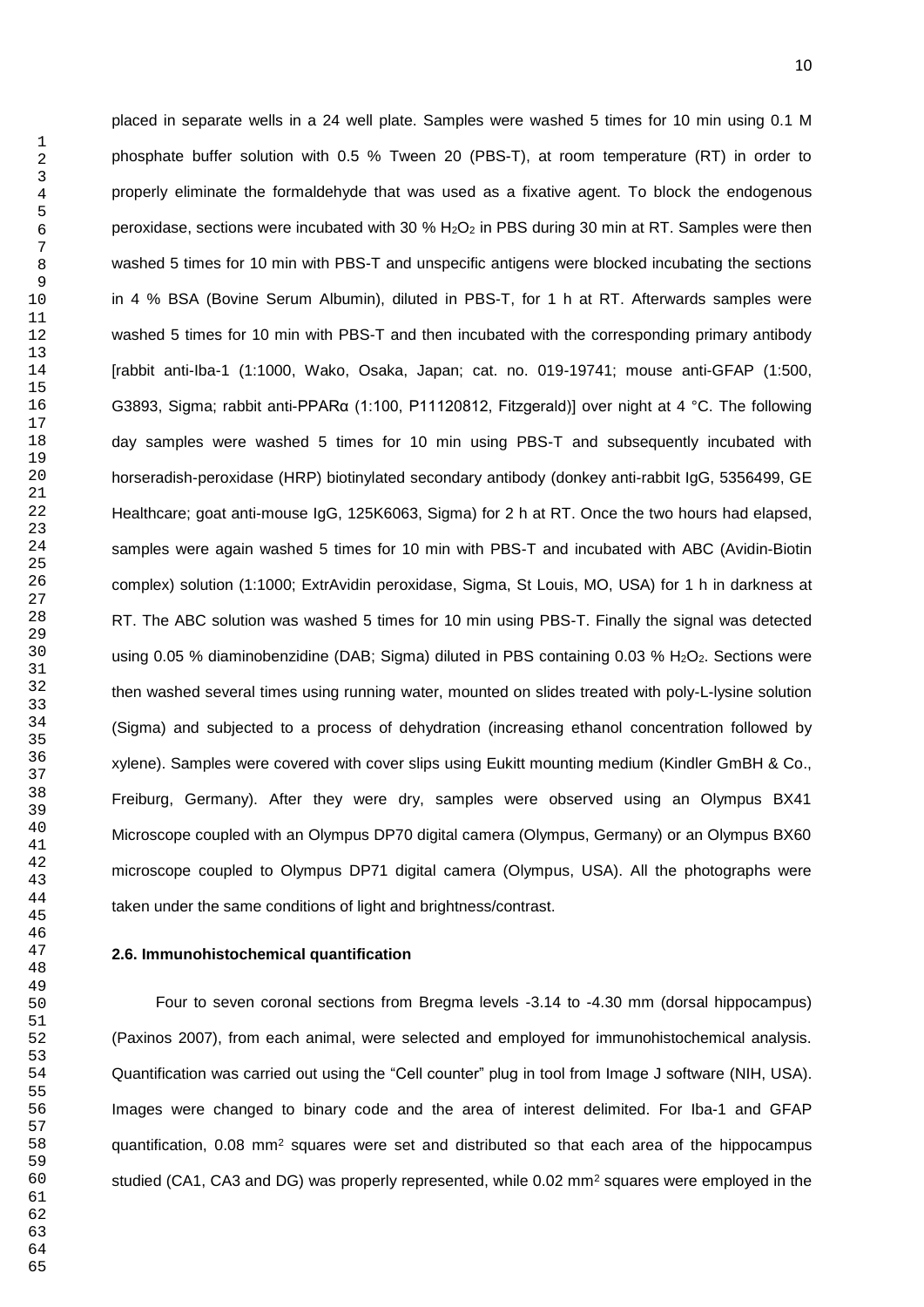case of PPARα. The number of positive cells was manually determined in each square and averaged to determine the number of cells per mm<sup>2</sup>. Quantifications were made by experimenters blinded to treatments.

#### **2.7. Statistics analysis**

Behavioral and immunohistochemical data were analyzed by one or two-way ANOVA tests, followed by Tukey's post hoc multiple comparison tests. Moreover, one sample t-tests were employed when it was required. A probability equal or less than 5 % was accepted as statistically significant and always two-sided probabilities were reported. Data are expressed as mean  $\pm$  SEM.

#### **3. Results**

# **3.1. Neonatal anoxia-ischemia reduces exploratory activity without modifying anxiety-like behaviors in the EPM and OF tests**

## **3.1.1. Elevated plus maze test**

When the distance covered was analyzed, a two-way ANOVA test revealed that the main factor Postnatal condition was significant ( $F_{(1, 73)} = 40.7$ ,  $p < 0.001$ ), while neither the main factor Treatment nor the interaction Postnatal condition x Treatment were significant  $(F_{(4, 73)} = 1.4, p = n.s.; F_{(4, 73)} < 1, p$ = n.s.). Similarly, in the case of closed arms entries, the main factor Postnatal condition was significant ( $F_{(1, 73)} = 16.2$ ,  $p < 0.001$ ), while neither the main factor Treatment nor the interaction Postnatal condition x Treatment were significant  $(F_{(4, 73)} < 1, p = n.s.; F_{(4, 73)} < 1, p = n.s.).$  These results indicate that rats that were subjected to anoxia-ischemia, regardless of the treatment received, covered a significantly lower distance and visited significantly fewer times the closed arms in comparison with sham groups (see Fig. 1A-B). Regarding anxiety-related behaviors, none of the groups differed neither in the percentage of open arms entries nor in the percentage of time in open arms (Percentage of open arms entries: Postnatal condition,  $F_{(1, 73)}$  < 1,  $p$  < n.s.; Treatment,  $F_{(4, 73)}$  < 1,  $p =$  n.s.; Postnatal condition x Treatment,  $F_{(4, 73)}$  < 1,  $p =$  n.s. Percentage of time in open arms: Postnatal condition,  $F_{(1, 73)}$  < 1,  $p =$  n.s.; Treatment,  $F_{(4, 73)}$  < 1,  $p =$  n.s.; Postnatal condition x Treatment,  $F_{(4, 73)} < 1$ ,  $p = n.s$ .) (see Fig. 1C-D).

#### **3.1.2. Open field test**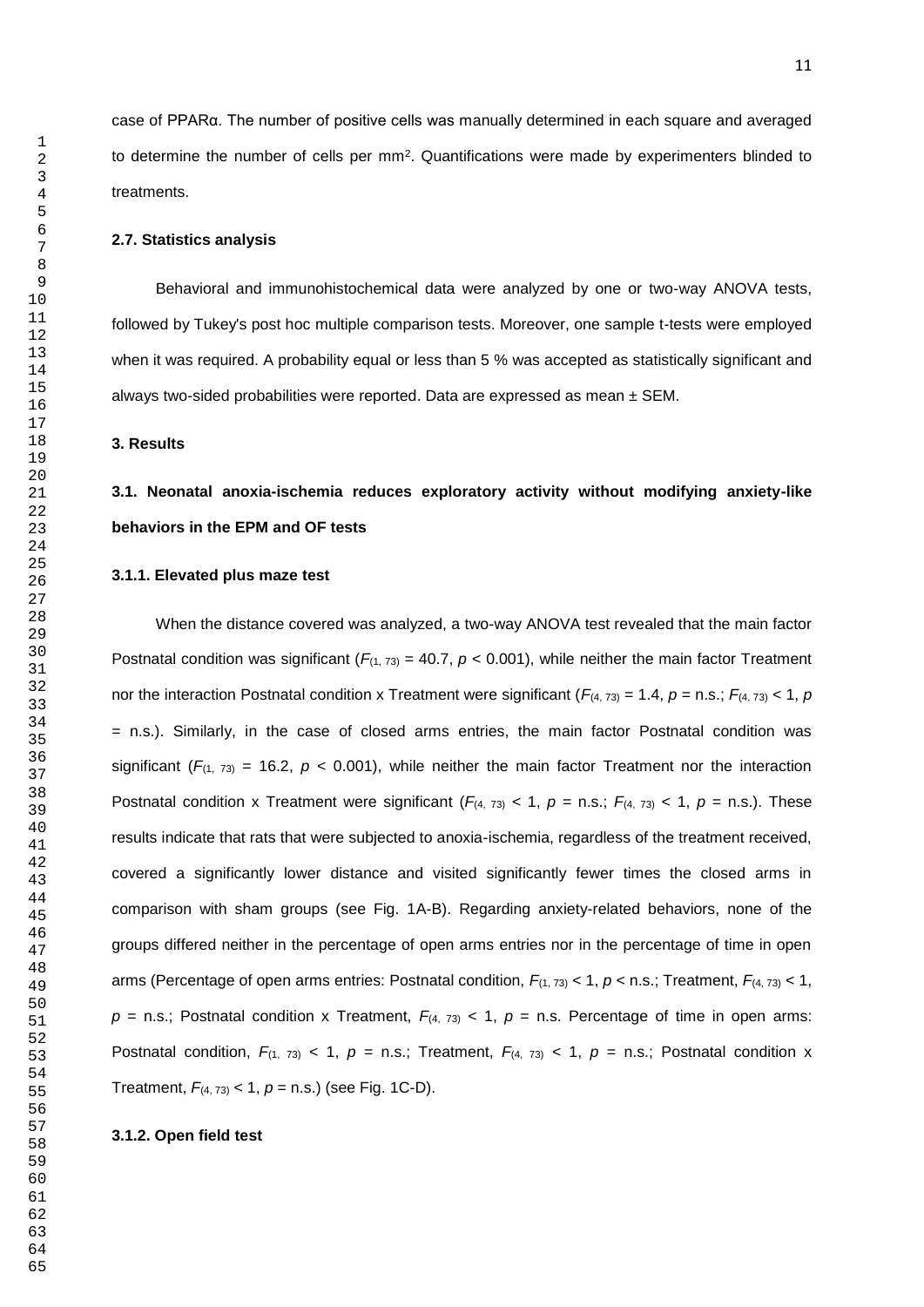Two-way mixed ANOVA test revealed that the main factors Group and Time, and the interaction Group x Time were all significant  $(F_{(9, 146)} = 4.4, p < 0.001; F_{(1, 146)} = 132.4, p < 0.001; F_{(9, 146)} = 132.4$ ) = 3.2,  $p = 0.001$ , respectively), in the case of distance covered. Post-hoc multiple comparison Tukey tests showed that rats subjected to anoxia-ischemia covered a significantly lower distance than sham groups during the first five minutes (see Fig. 2A). All the groups significantly reduced their distance covered to the same levels during the second five minutes compared with the first five minutes, indicating that every group showed a normal habituation response (see Fig. 2A). When the number of rears was analyzed, the two-way ANOVA tests revealed that the main factors Groups and Time were significant ( $F_{(9, 146)} = 2.7$ ,  $p = 0.005$ ;  $F_{(1, 146)} = 11.2$ ,  $p = 0.001$ , respectively), while the

interaction Group x Time was not ( $F_{(9, 146)}$  < 1,  $p =$  n.s.). These results indicate that rats subjected to anoxia-ischemia displayed a significantly lower number of rears across the entire test compared with sham groups and that all groups showed a significantly lower number of rears during the second five minutes than during the first five minutes (see Fig. 2B). Finally, none of the groups presented differecens in anxiety-related behaviors (Entries into the center: Group,  $F_{(9, 146)} = 1.6$ ,  $p = n.s.$ ; Time, *F*(1, 146) = 2.1, *p* = n.s.; Group x Time, *F*(9, 146) < 1, *p* = n.s. Time in central area: Group, *F*(9, 146) < 1, *p* = n.s.; Time, *F*(1, 146) = 1.1, *p* = n.s.; Group x Time, *F*(9, 146) < 1, *p* = n.s.) (see Fig. 2C-D).

## **3.2. Palmitoylethanolamide prevents cognitive deficits that follow to neonatal anoxia-ischemia**

## **3.2.1. Novel object recognition test**

One-sample t-tests revealed that in groups of rats subjected to anoxia-ischemia, except in the case of AI-P10 group, discrimination index (d1) and discrimination ratio (d2) did not differ from a hypothetical 0 value (d1. AI-Veh: *t* = 0.4, *d.f.* = 8, *p* = n.s.; AI-O2: *t* = 0.8, *d.f.* = 6, *p* = n.s.; AI-O10: *t* = 0.6, *d.f.* = 8, *p* = n.s.; AI-P2: *t* = 0.5, *d.f.* = 6, *p* = n.s. d2. AI-Veh: *t* = 0.5, *d.f.* = 8, *p* = n.s.; AI-O2: *t* = 0.6, *d.f.* = 6, *p* = n.s.; AI-O10: *t* = 0.4, *d.f.* = 8, *p* = n.s.; AI-P2: *t* = 0.2, *d.f.* = 6, *p* = n.s.) (see Fig. 3A-B). On the other hand, sham groups and the AI-P10 group showed significantly higher d1 and d2 than the hypothetical 0 value, meaning that they spent more time exploring the novel object than the familiar one (d1. Sham-Veh: *t* = 3.5, *d.f.* = 9, *p* = 0.006; Sham-O2: *t* = 3.3, *d.f.* = 6, *p* = 0.013; Sham-O10: *t* = 3.4, *d.f.* = 8, *p* = 0.008; Sham-P2: *t* = 5.3, *d.f.* = 6, *p* = 0.002; Sham-P10: *t* = 14.7, *d.f.* = 8, *p* < 0.001.; AI-P10: *t* = 5.0, *d.f.* = 8, *p* = 0.002. d2. Sham-Veh: *t* = 4.6, *d.f.* = 9, *p* = 0.002; Sham-O2: *t* = 3.4, *d.f.* = 6, *p* = 0.012; Sham-O10: *t* = 4.2, *d.f.* = 8, *p* = 0.002; Sham-P2: *t* = 9.7, *d.f.* = 6, *p* < 0.001; Sham-P10: *t*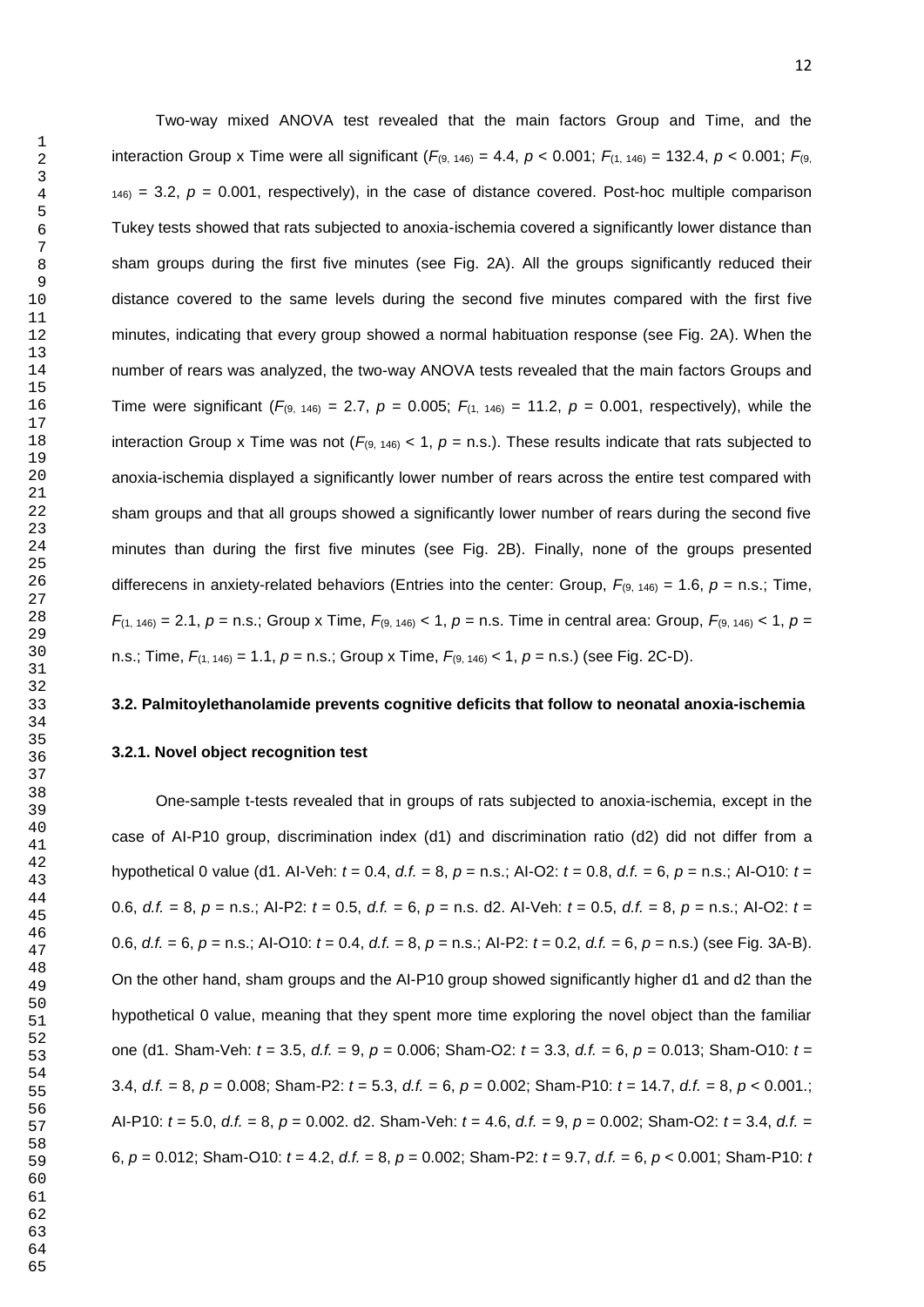= 9.7, *d.f.* = 8, *p* < 0.001; AI-P10: *t* = 5.6, *d.f.* = 8, *p* = 0.001) (see Fig 3A-B). In this test, treatment with 10 mg/kg of PEA prevented the recognition memory deficit showed by AI groups.

## **3.2.2. MWM test: cue learning**

To analyze the performance of animals during the cue learning phase, the latency to reach the visible platform was used as the dependent variable. Two-way ANOVA test revealed that the main effect of Day was significant  $(F_{(1, 146)} = 50.8, p < 0.001)$ , while neither the main effect of Group nor the interaction Day x Group were  $(F_{(9, 146)} < 1, p = n.s.$  for both cases) (see Fig. S1). These results mean that all groups significantly reduced their escape latency from one day to another, indicating the absence of visual or motor impairments and a similar level of motivation between the groups to solve the task.

## **3.2.3. MWM test: spatial learning and reference memory**

To evaluate spatial memory, the dependent values latency to platform, distance to platform and swim speed were analyzed by two-way ANOVA tests. Results indicated that, in the three cases, the main factor Day was significant (Latency:  $F_{(5, 438)} = 92.4$ ,  $p < 0.001$ ; Distance:  $F_{(5, 438)} = 115.3$ ,  $p <$ 0.001; Speed:  $F_{(5, 438)} = 33.5$ ,  $p < 0.001$ ), while neither the main factor Group nor the interaction Group x Day were significant (Group: Latency,  $F_{(9, 438)} < 1$ ,  $p =$  n.s.; Distance:  $F_{(9, 438)} = 1.1$ ,  $p =$  n.s.; Speed, *F*(9, 438) < 1, *p* = n.s. Group x Day: Latency, *F*(45, 438) < 1, *p* = n.s.; Distance: *F*(45, 438) < 1, *p* = n.s.; Speed,  $F$ <sub>(45, 438)</sub> < 1,  $p$  = n.s.). These results show that all groups, regardless of treatment, significantly reduced their latency, distance and swim speeds at the same rate across days of learning (see Fig. 4A-C).

When time spent in the target quadrant (the quadrant where the platform was located during the spatial learning phase) was analyzed during the probe trial, one-sample t-tests revealed that groups of rats subjected to anoxia-ischemia, except the AI-P10 group, spent a not significantly different percentage of time than expected by chance in this area (25 %, dashed line) (AI-Veh: *t* = 1.0, *d.f.* = 8, *p* = n.s.; AI-O2: *t* = 1.3, *d.f.* = 6, *p* = n.s.; AI-O10: *t* = 1.6, *d.f.* = 8, *p* = n.s.; AI-P2: *t* = 1.3, *d.f.* = 6, *p* = n.s.) (see Fig. 5A). By contrast, sham groups, regardless of treatments, and the AI-P10 group spent significantly higher percentages of time in the target quadrant than expected by chance (Sham-Veh: *t* = 5.8, *d.f.* = 9, *p* < 0.001; Sham-O2: *t* = 4.2, *d.f.* = 6, *p* = 0.005; Sham-O10: *t* = 8.8, *d.f.* = 8, *p* < 0.001; Sham-P2: *t* = 5.1, *d.f.* = 6, *p* = 0.002; Sham-P10: *t* = 8.3, *d.f.* = 8, *p* < 0.001; AI-P10: *t* = 5.3, *d.f.*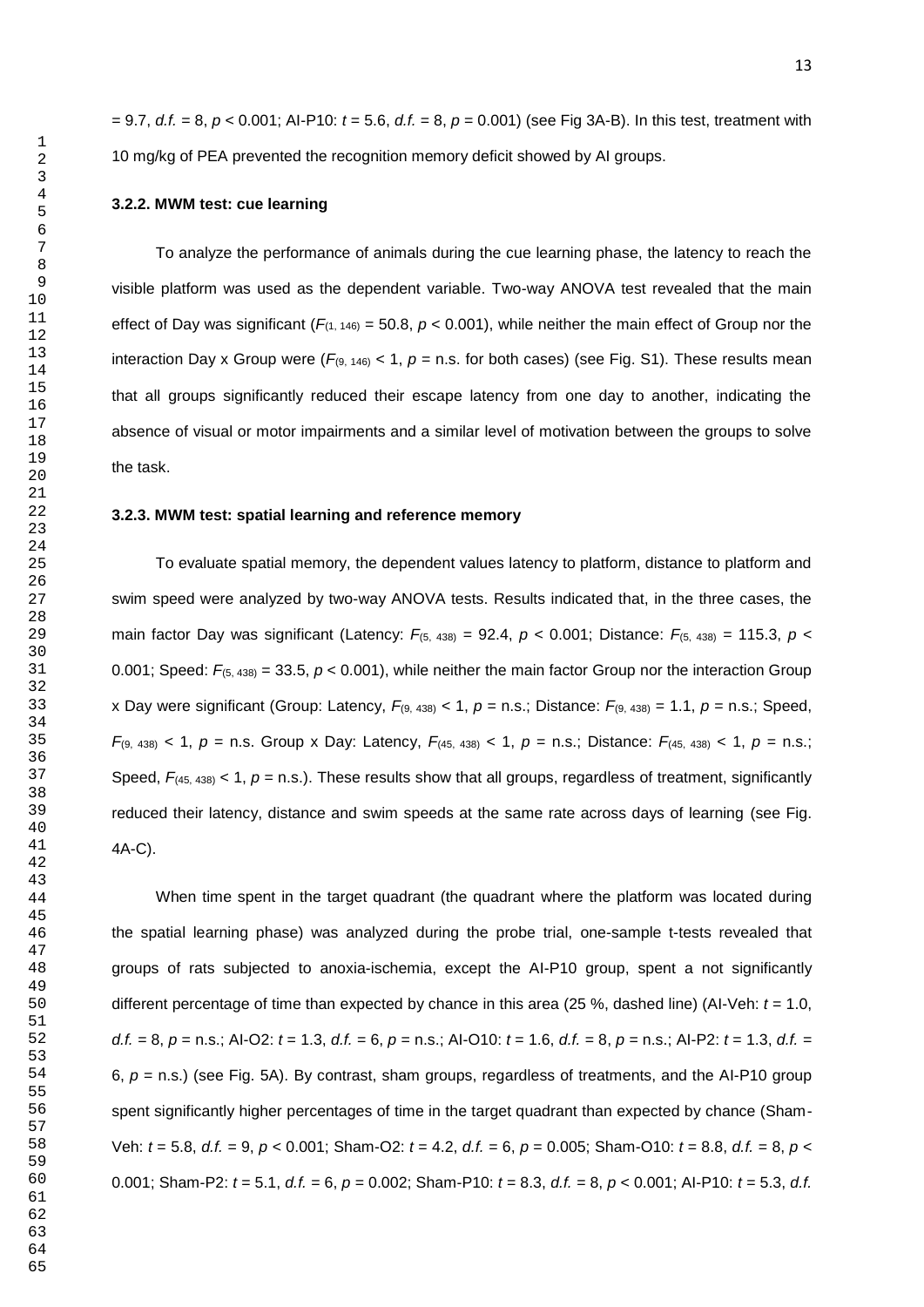$= 8$ ,  $p < 0.001$ ) (see Fig. 5A). A similar pattern of results was obtained when the numbers of crossings over a circular area larger than the platform area were analyzed. The two-way ANOVA test indicated that the main factor Postnatal condition was significant  $(F_{(1, 73)} = 29.4, p < 0.001)$ , while neither the main factor Treatment nor the interaction Postnatal condition x Treatment were significant ( $F_{(4, 73)}$  = 1.9,  $p =$  n.s.;  $F_{(4, 73)} = 1.7$ ,  $p =$  n.s., respectively). Although the interaction Postnatal condition x Treatment did not reach a significant level, post-hoc multiple comparison Tukey tests showed that groups of rats subjected to ischemia-anoxia crossed the circular area significantly less times compared with sham and AI-P10 groups (see Fig. 5B). These results indicate that anoxia-ischemia was associated with a spatial reference memory deficit that was prevented by the treatment with palmitoylethanolamide at a dose of 10 mg/kg.

## **3.2.4. Passive avoidance test**

A two-way ANOVA test to analyze the retention index (T2/T1) showed that neither the main factor Postnatal condition nor the main factor Treatment nor the interaction Postnatal condition x Treatment were significant  $(F_{(1, 73)} < 1, p = \text{n.s.}; F_{(4, 73)} < 1, p = \text{n.s.}; F_{(4, 73)} < 1, p = \text{n.s.};$  respectively) (see Fig. S2). This result shows that retention index did not differ among groups, indicating that associative memory was affected neither by anoxia-ischemia nor by treatment with OEA or PEA.

# **3.3. Hippocampal neuroinflammation induced by neonatal anoxia-ischemia is prevented by palmitoylethanolamide administration**

When the number of Iba-1 positive cells where analyzed in the CA1 hippocampal area, a twoway ANOVA test revealed that the main factors Postnatal condition (Sham and AI) and Treatment (Veh, O2, O10, P2, P10) and the interaction Postnatal condition x Treatment were all significant ( $F_{(1)}$ ) 33) = 103.9, *p* < 0.001; *F*(4, 33) = 7.7, *p* < 0.001; *F*(4, 33) = 3.0, *p* = 0.031, respectively). Post-hoc multiple comparisons Tukey tests indicated that all groups of rats submitted to neonatal anoxia-ischemia, but the group administered with 10 mg/kg of PEA, showed a significantly higher number of Iba-1 positive cells compared with sham groups (see Fig 6 and Fig. S3). Moreover, AI-P10 group showed a similar number of Iba-1 positive cells compared with sham groups (see Fig 6 and Fig. S3). Finally, it was observed that treatment with OEA (2 or 10 mg/kg) or PEA (2 or 10 mg/kg) had no effect on the number of Iba-1 positive cells among sham groups (see Fig 6 and Fig. S3).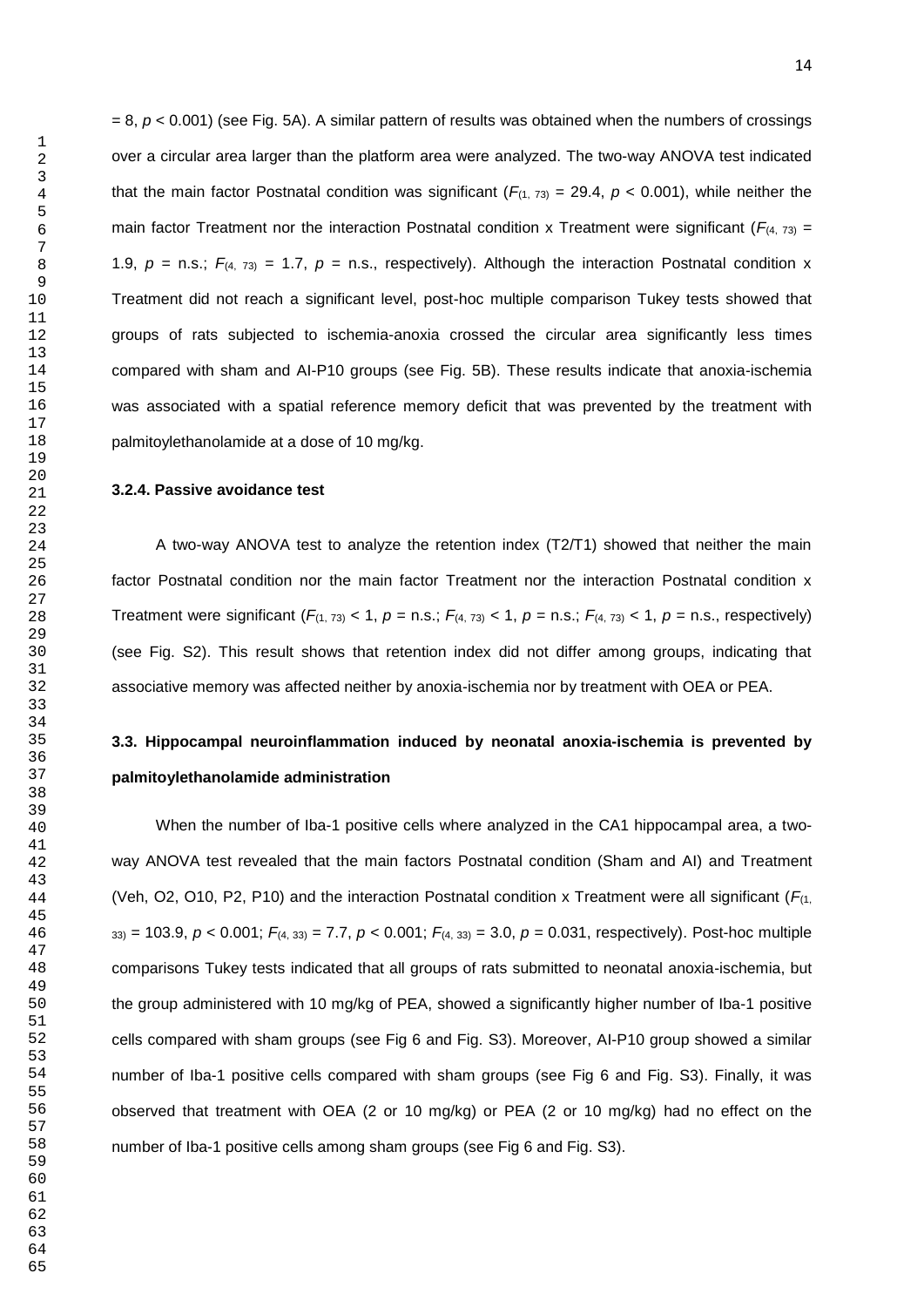Similarly to what had been seen in the hippocampal CA1 area, two-way ANOVA tests revealed that the main factors Postnatal condition and Treatment and the interaction Postnatal condition x Treatment were all significant when the number of Iba-1 positive cells were analyzed in CA3 and DG areas (CA3: *F*(1, 33) = 156.0, *p* < 0.001; *F*(4, 33) = 13.9, *p* < 0.001; *F*(4, 33) = 3.7, *p* = 0.013, respectively; DG: *F*(1, 33) = 94.3, *p* < 0.001; *F*(4, 33) = 11.5, *p* < 0.001; *F*(4, 33) = 16.9, *p* < 0.001, respectively). Post-hoc analysis also indicated that, in both hippocampal areas, the number of Iba-1 positive cells was significantly higher in the AI groups compared with sham groups, except in the case of the AI-P10 which showed a similar number of Iba-1 positive cells to sham groups (see Fig 6 and Fig. S3). Finally, neither in the CA3 area nor in the DG area, sham groups differed in their number of Iba-1 positive cells (see Fig 6 and Fig. S3).

# **3.4. Neonatal anoxia-ischemia induces an astrogliosis response that is partially reverted by palmitoylethanolamide treatment**

To analyze the number of GFAP positive cells in the three areas of the hippocampus studied (CA1, CA3 and DG), two-way ANOVA tests were performed and results revealed that the main factor Postnatal condition and the interaction Postnatal condition x Treatment were both significant (CA1: *F*(1, 33) = 97.3, *p* < 0.001; *F*(4, 33) = 4.3, *p* = 0.007, respectively. CA3: *F*(1, 33) = 112.4, *p* < 0.001; *F*(4, 33) = 3.6, *p* = 0.014, respectively. DG: *F*(1, 33) = 69.8, *p* < 0.001; *F*(4, 33) = 3.1, *p* = 0.029, respectively). The main factor Treatment was not significant in any of the three hippocampal areas (CA1:  $F_{(4, 33)} = 1.7$ , *p* = n.s. CA3: *F*(4, 33) = 1.0, *p* = n.s. DG: *F*(4, 33) = 1.6, *p* = n.s.).

In the CA1 area, the analyses of simple effects by post-hoc Tukey tests indicated that AI groups, except the AI-P10 group, showed a significantly higher number of GFAP positive cells compared with sham groups (see Fig 7 and Fig. S4). The AI-P10 showed a number of GFAP positive cells that were not significantly different in comparison with sham groups and the AI-P2 group (see Fig 7 and Fig. S4). In the CA3 area, AI-Veh, AI-O2, AI-O10 and AI-P2 showed a significantly higher number of GFAP positive cells compared to sham group, while AI-P10 showed a significantly higher number of GFAP positive cells in comparison with the Sham-Veh group and significantly lower number compared with AI-Veh and AI-O10 groups (see Fig 7 and Fig. S4) Finally, in the DG, AI groups, except for the AI-P10 group, showed a significantly higher number of GFAP positive cells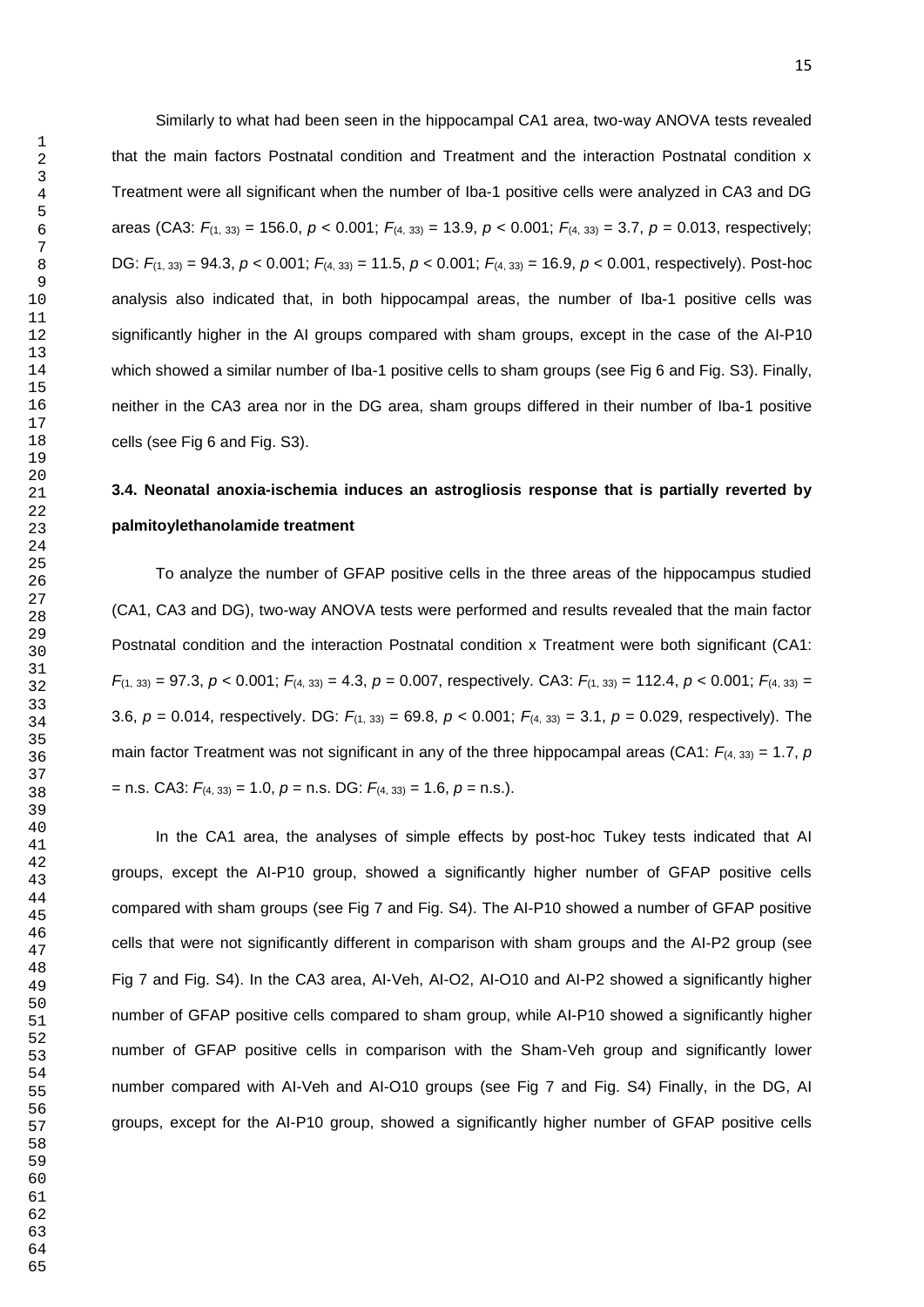compared with the sham groups, while the AI-P10 group did not significantly differed from the sham group and the remaining AI groups in the number of GFAP positive cells (see Fig 7 and Fig. S4).

#### **3.5. Neonatal anoxia-ischemia is associated with a reduced PPARα expression**

Two-way ANOVA tests revealed that the main effect of Postnatal condition was significant in all hippocampal areas when the number of PPARα was analyzed (CA1:  $F_{(1, 33)} = 12.5$ ,  $p = 0.01$ . CA3:  $F_{(1, 13)}$ ) = 16.5,  $p < 0.001$ . DG:  $F_{(1, 33)} = 24.5$ ,  $p < 0.001$ ), while the main effect of Treatment and the interaction Postnatal condition x Treatment did not reach significance levels (Treatment: CA1:  $F_{(4, 33)} =$ 1.2, *p* = n.s.; CA3: *F*(4, 33) = 1.3, *p* =n.s.; DG: *F*(4, 33) = 2.4, *p* = n.s. Postnatal condition x Treatment: CA1: *F*(4, 33) < 1, *p* = n.s.; CA3: *F*(4, 33) < 1, *p* = n.s.; DG:. *F*(4, 33) < 1, *p* = n.s.). Overall, statistical results indicate that AI groups, regardless of the treatment received, showed a significantly lower number of PPARα positive cells compared with sham groups (see Fig 8 and Fig. S5).

## **4. Discussion**

In the present work we studied the potential neuroprotective effects of PEA and OEA on the hippocampus of animals exposed to neonatal AI. For this purpose, an array of behavioral tests and immunohistochemical analysis were performed. In the EPM and OF tests we were able to observe that animals exposed to AI showed a lower response to novelty, while no changes in anxiety-like behaviors were detected. Furthermore, recognition and spatial reference memory impairments were detected in NORT and MWM tests. These memory deficits were prevented by PEA treatment, while OEA administration had no detectable effects. In addition, neonatal AI was associated with an increased number of Iba-1 and GFAP positive cells in the hippocampus, a critical area for memory processing and especially vulnerable to AI (Dai et al. 2017; Zhu et al. 2018). These neurobiological alterations could be, in part, responsible for the cognitive deficits observed, since PEA treatment was also able to prevent neuroinflammation and reduce astrogliosis. Although the neuroprotective effects of PEA have been studied in animal models of brain injury (Ahmad et al. 2012; D'Agostino et al. 2012; Esposito et al. 2012; Schomacher et al. 2008; Scuderi et al. 2018), as far as we know this is the first time that the neuroprotective properties of PEA are reported in a neonatal model of AI.

# **4.1. Neonatal AI is associated with reduced novelty response but not with anxiety-related behaviors**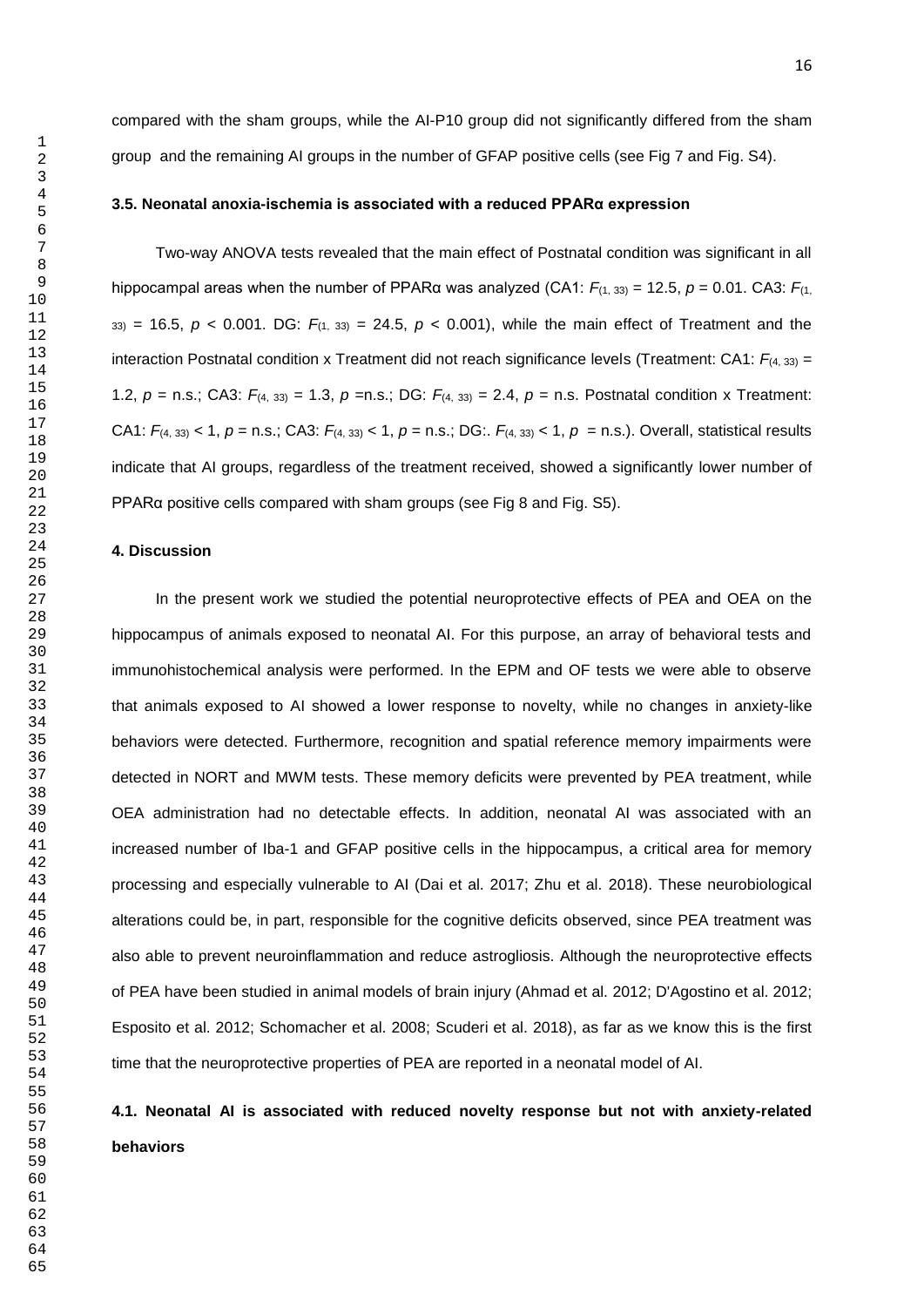During the EPM and OF tests we found that animals subjected to AI present a lower number of entries to the closed arms (locomotion indicator) as well as a decrease in the total distance covered. This effect in locomotion could be attributed to a decrease in the response to novelty since in the OF we only observed this change in locomotion during the first 5 min of the test, while every group presented a normal response to habituation. We, as well as others, have already observed this lower

curiosity/motivation to explore novel environments in another model of hypoxia-ischemia (Galeano et al. 2011; Strackx et al. 2010), which suggests that this effect could be related to underlying brain processes altered by oxygen deprivation rather than other mechanisms triggered by a specific animal model.

It is important to note that, unlike other authors (Ming-Yan et al. 2012; Sedláčková et al. 2014), we did not find changes in anxiety-related behaviors. However, this is consistent with previous results from our group in another model of global hypoxia-ischemia (Galeano et al. 2011). We could then hypothesize that these discrepancies may be related to intrinsic differences between animal models of neonatal ischemia. Since the model employed in the present work has been recently validated, effects such as this should be noted for further studies.

## **4.2. PEA treatment prevents memory impairments induced by neonatal AI**

Animals exposed to AI showed recognition and spatial reference memory impairments, while associative memory was altered neither by AI nor by pharmacological treatments. Previous works have already found an association between alterations in both NORT and MWM tests and AI (Almli et al. 2000; Barros et al. 2009; Balduini et al. 2000; Cechetti et al. 2010; Cunha-Rodrigues et al. 2018; Domnick et al. 2015; Griva et al. 2017; Pereira et al. 2007). For example, Cunha-Rodrigues et al. (2018) found that pups whose mothers had been subjected to uterine artery ligation showed a recognition memory deficit concomitant with loss of hippocampal neurons. Moreover, Domnick et al. (2015) observed similar results in 2-day-old rat pups subjected to common carotid artery ligation. Regarding spatial memory, Griva et al. (2017) observed that animals subjected to left common carotid artery ligation followed by 60 min of hypoxia  $(8\% O_2)$  showed an impaired performance in the MWM. Similarly, Cechetti et al. (2010) had already found that animals exposed to bilateral occlusion of the common carotid arteries (2VO) present deficits in spatial memory. In the present work, we were able to observe that treatment with 10 mg/kg of PEA, administered one hour after AI, prevented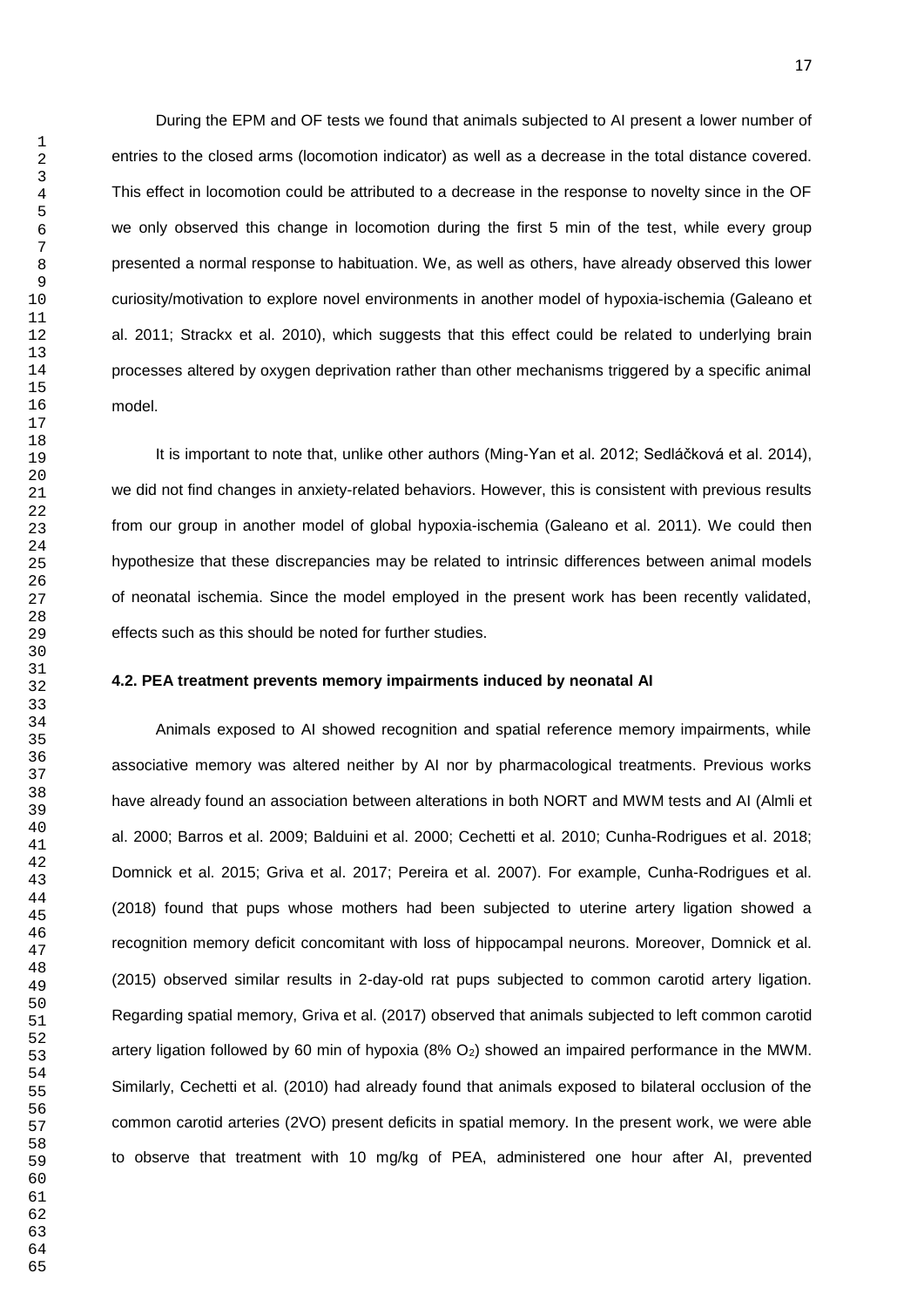recognition and reference memory deficits. So far, exogenous administration of PEA has shown to be capable of preventing memory deficits in animal models of Alzheimer's disease (D'Agostino et al. 2012; Scuderi et al. 2014, 2018). Regarding associative memory, similarly to what was reported by Balduini et al. (2000), we did not observe differences between sham and AI groups, suggesting that AI has no effects on this type of memory. This results extent the previously observed neurobehavioral beneficial effects of PEA to an ischemia model, and suggest that PEA could be used as a potential treatment against memory impairments induced by different types of brain injuries.

## **4.3. Neuroinflammation and astrogliosis induced by AI is partially prevented by PEA treatment**

In the present work we observed a decrease in PPARα levels in animals subjected to AI, which is consistent with previous results from our group (Blanco et al. 2015; Holubiec et al. 2017). Furthermore, the results obtained in the present study show that there is an increase in neuroinflammation (Iba-1) and astrogliosis (GFAP) in animals subjected to AI.

It has already been shown that AI leads to inflammation in different parts of the CNS (Driscoll et al. 2018). During recent years the role that microglia plays in disorders of the CNS has been thoroughly studied (Crews et al. 2017; Salter and Stevens 2017). Microglia has been shown to be involved in different processes such as regulation of embryonic vasculogenesis, secretion of trophic factors, immuno-surveillance, oligodendrogenesis and neurogenesis (Mallard et al. 2018). It has been observed that neuroinflamation due to hypoxia-ischemia plays a key and deleterious role in this event (Galinsky et al. 2018). The production of different factors such as IL-18, Caspase-1 and TGF-β has been proven to be related to damages caused by microglia in animals exposed to AI (Chen et al. 2018; Mallard et al. 2018). Cunha-Rodrigues et al. (2018) has described oligodendrocyte loss, astrogliosis and neuronal death due to HI. It has also been shown that animals subjected to hypoxemia present astrogliosis 6 months post-injury (Davies et al. 2018). Furthermore, it has been previously observed that neuroinflamation and astrogliosis hold a close relation to deficits in recognition memory (Cunha-Rodrigues et al. 2018; Liaury et al. 2014) and spatial memory (Mirahmadi et al. 2017; Pei and Sun 2018). Liaury et al. (2014) has found that microglial activation correlates with schizophrenia-like behaviors. Thus, we propose that the neuroinflamation and astrogliosis that we observed after AI could be resposable, in part, of the memory deficits that followed AI.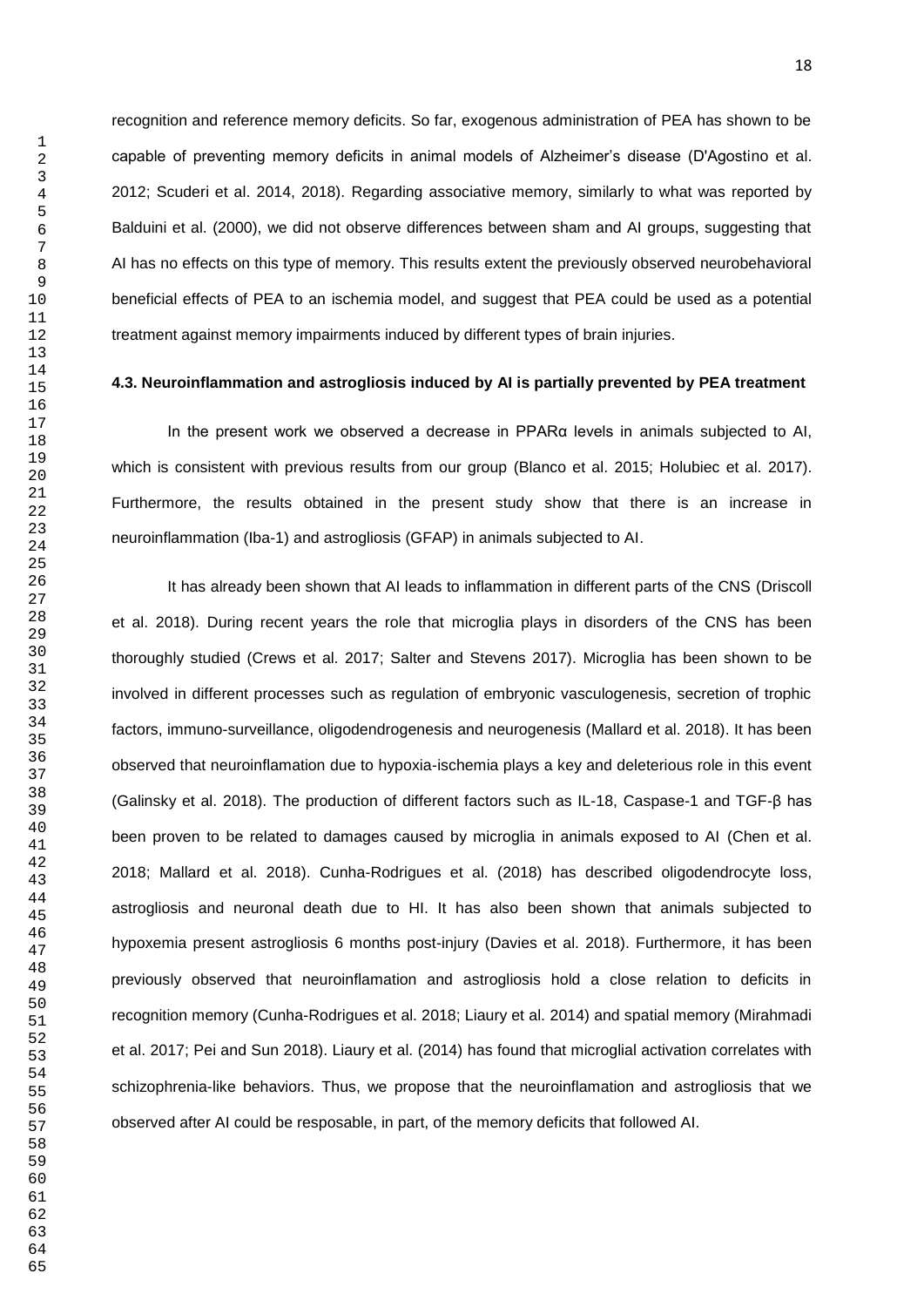Regarding the treatment with PEA, it has already been demonstrated that this ethanolamide reduces neuroinflamation and presents a neuroprotective activity in rodents (Di Marzo and Skaper 2013; Petrosino and Di Marzo 2017; Sayd et al. 2014; Scuderi et al. 2014). For instance, in a rat model of Alzheimer's disease induced by the administration of intrahippocampal beta amyloid 1-42, a later treatment with PEA proved to be effective reducing neuroinflamation and exerting neuroprotective actions (Scuderi et al. 2014). Furthermore, PEA was shown to promote neuronal survival in the hippocampus, normalize astrocytic function and balance glutamatergic transmission, thus leading to an improvement in memory impairments (Scuderi et al. 2018). In the present study we show that the increase in neuroinflammation and astroglyosis were partially reverted in animals treated with 10 mg/kg of PEA. Since PEA also showed a preventive effect regarding the memory deficits observed, we propose that these two phenomena may be closely related.

## **5. Conclusions**

In the present work we show that AI is associated with recognition and spatial memory impairments in a new model of neonatal AI. We have also found that these memory deficits may be related to neuroinflammation and astrogliosis in the hippocampus, since PEA treament partially reversed this alterations and it was able to prevent memory impairments. Although PEA has shown to posses neuroprotective effects in different types of brain injuries, as far as we know this is the first time that these neuroprotetive effects of PEA are observed in a neonatal AI model. Overall, these results indicate that PEA could be a good candidate to focus on in further studies related to AI, a traumantic and not so uncommon event for which effective treatments are lacking.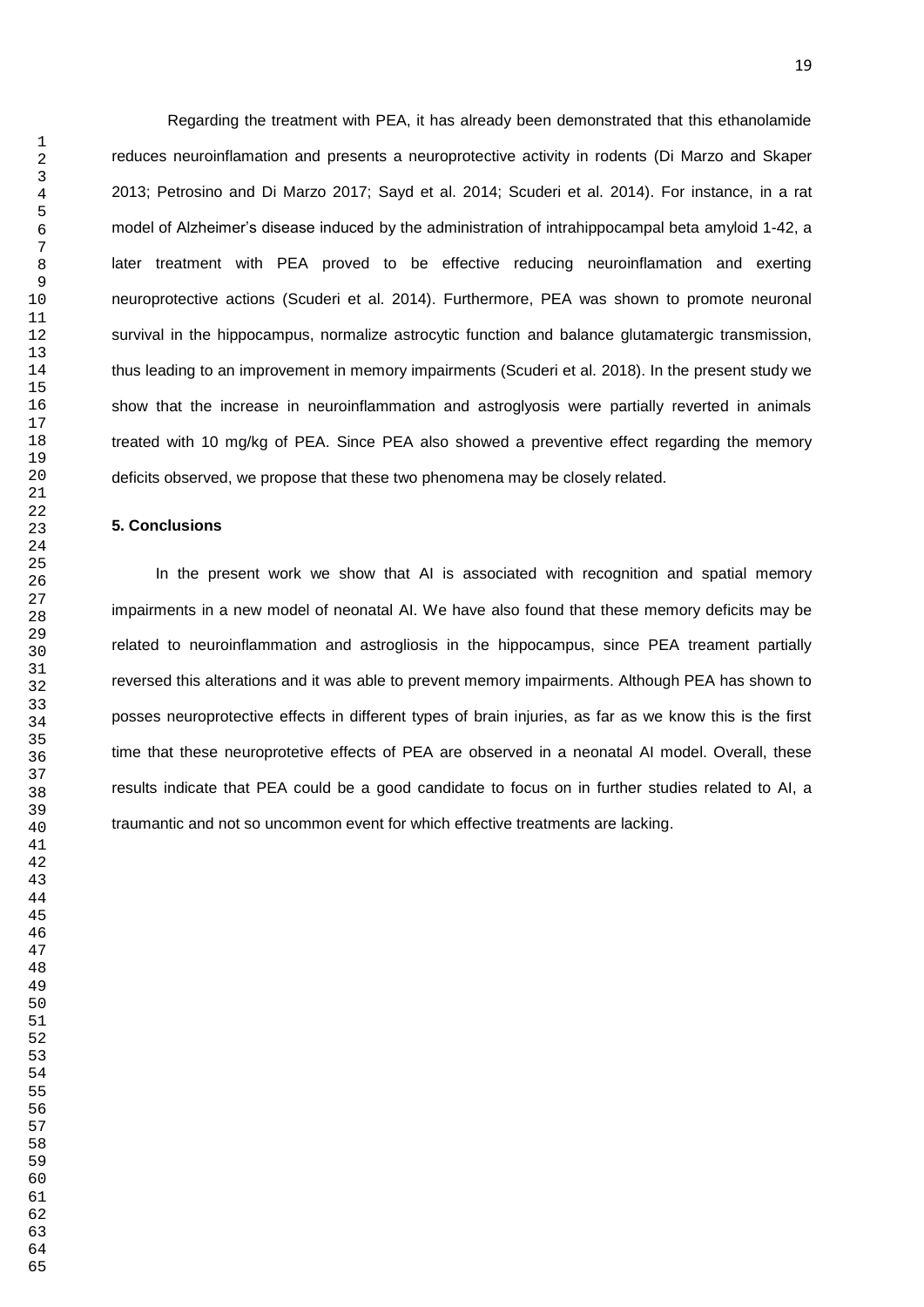#### **References**

Ahmad A, Genovese T, Impellizzeri D, Crupi R, Velardi E, Marino A, Esposito E, Cuzzocrea S (2012) Reduction of ischemic brain injury by administration of palmitoylethanolamide after transient middle cerebral artery occlusion in rats. Brain Res 1477:45-58. https://doi.org/10.1016/j.brainres.2012.08.006

Ahmad T, Laviolette SR (2017) Cannabinoid reward and aversion effects in the posterior ventral tegmental area are mediated through dissociable opiate receptor subtypes and separate amygdalar and accumbal dopamine receptor substrates. Psychopharmacology (Berl) 234:2325-2336. https://doi.org/10.1007/s00213-017-4669-7

Almli CR, Levy TJ, Han BH, Shah AR, Gidday JM, Holtzman DM (2000) BDNF protects against spatial memory deficits following neonatal hypoxia-ischemia. Exp Neurol 166:99-114. https://doi.org/10.1006/exnr.2000.7492

Alonso-Alconada D, Alvarez A, Hilario E (2011) Cannabinoid as a neuroprotective strategy in perinatal hypoxic-ischemic injury. Neurosci Bull 27:275-285. https://doi.org/10.1007/s12264-011- 1008-6

Balduini W, De Angelis V, Mazzoni E, Cimino M (2000) Long-lasting behavioral alterations following a hypoxic/ischemic brain injury in neonatal rats. Brain Res 859:318-325. https://doi.org/10.1016/S0006- 8993(00)01997-1

Barros CA, Ekuni R, Moro MA, Pereira FM, Dos Santos Pereira MA, Milani H (2009) The cognitive and histopathological effects of chronic 4-vessel occlusion in rats depend on the set of vessels occluded and the age of the animals. Behav Brain Res 197:378-387. https://doi.org/10.1016/j.bbr.2008.10.023

Bhateja DK, Dhull DK, Gill A, Sidhu A, Sharma S, Reddy BV, Padi SS (2012) Peroxisome proliferatoractivated receptor-α activation attenuates 3-nitropropionic acid induced behavioral and biochemical alterations in rats: possible neuroprotective mechanisms. Eur J Pharmacol 674:33-43. https://doi.org/10.1016/j.ejphar.2011.10.029

Blanco E, Galeano P, Holubiec MI, Romero JI, Logica T, Rivera P, Pavón FJ, Suarez J, Capani F, Rodríguez de Fonseca F (2015) Perinatal asphyxia results in altered expression of the hippocampal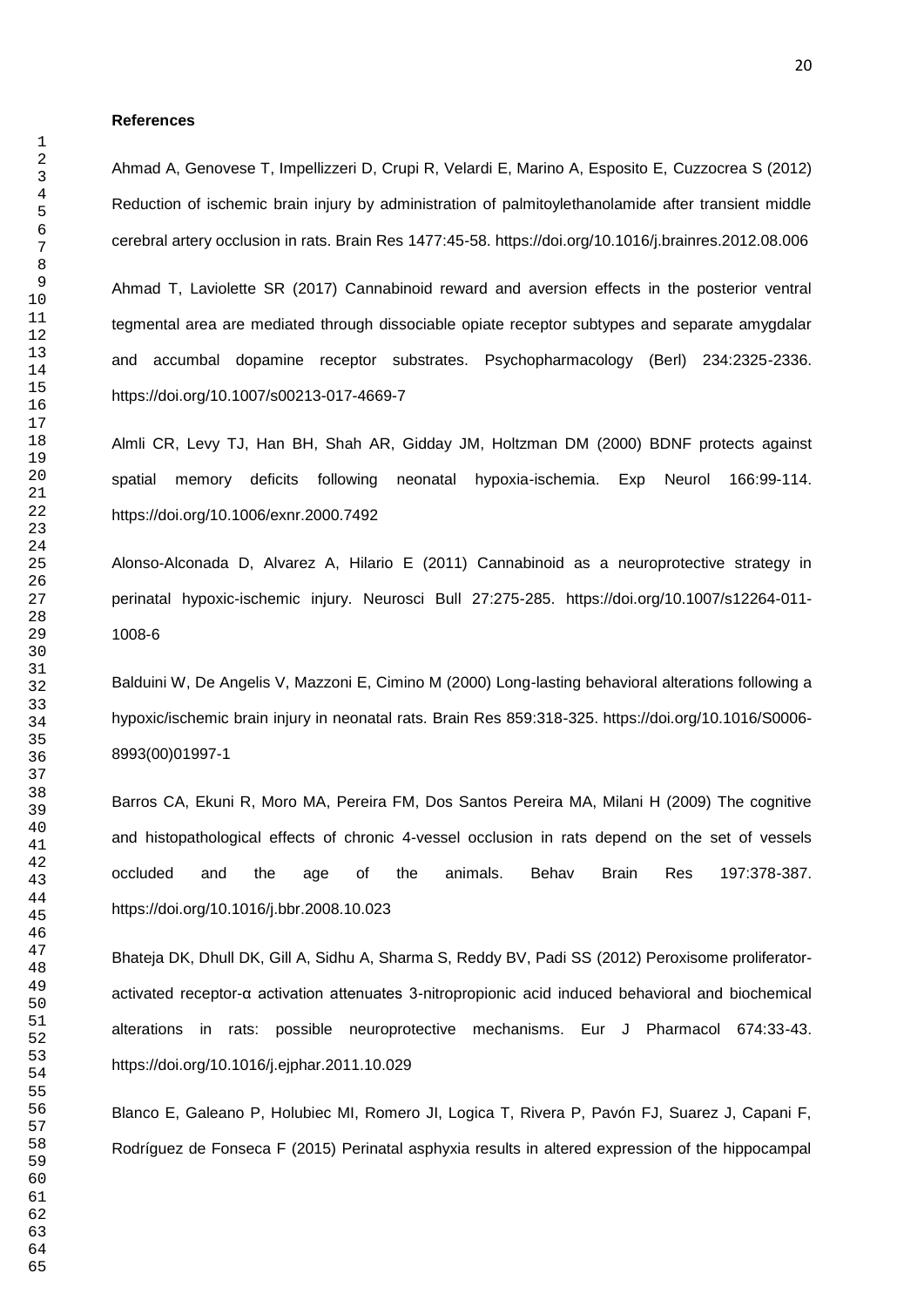acylethanolamide/endocannabinoid signaling system associated to memory impairments in postweaned rats. Front Neuroanat 9:141. https://doi.org/10.3389/fnana.2015.00141

Blanco-Calvo E, Rivera P, Arrabal S, Vargas A, Pavón FJ, Serrano A, Castilla-Ortega E, Galeano P, Rubio L, Suárez J, Rodriguez de Fonseca F (2014) Pharmacological blockade of either cannabinoid CB1 or CB2 receptors prevents both cocaine-induced conditioned locomotion and cocaine-induced reduction of cell proliferation in the hippocampus of adult male rat. Front Integr Neurosci 7:106. https://doi.org/10.3389/fnint.2013.00106

Bordet R, Ouk T, Petrault O, Gelé P, Gautier S, Laprais M, Deplanque D, Duriez P, Staels B, Fruchart JC, Bastide M (2006) PPAR: a new pharmacological target for neuroprotection in stroke and neurodegenerative diseases. Biochem Soc Trans 34:1341-1346. https://doi.org/10.1042/BST0341341

Carrera JM (2006) Protocolos de Obstetricia y Medicina Perinatal del Instituto Dexeus. Elsevier Masson, Barcelona

Cechetti F, Worm PV, Pereira LO, Siqueira IR, A Netto C (2010) The modified 2VO ischemia protocol causes cognitive impairment similar to that induced by the standard method, but with a better survival rate. Braz. J Med Biol Res 43:1178-1183. https://doi.org/10.1590/S0100-879X2010007500124

Chen D, Dixon BJ, Doycheva DM, Li B, Zhang Y, Hu Q, He Y, Guo Z, Nowrangi D, Flores J, Filippov V, Zhang JH, Tang J (2018) IRE1α inhibition decreased TXNIP/NLRP3 inflammasome activation through miR-17-5p after neonatal hypoxic-ischemic brain injury in rats. J Neuroinflammation 15:32. https://doi.org/10.1186/s12974-018-1077-9.

Crews FT, Walter TJ, Coleman LG Jr, Vetreno RP (2017) Toll-like receptor signaling and stages of addiction. Psychopharmacology (Berl) 234:1483-1498. https://doi.org/10.1007/s00213-017-4560-6

Cristiano L, Cimini A, Moreno S, Ragnelli AM, Paola Cerù M (2005). Peroxisome proliferator-activated receptors (PPARs) and related transcription factors in differentiating astrocyte cultures. Neuroscience 131:577-587. https://doi.org/10.1016/j.neuroscience.2004.11.008

Cunha-Rodrigues MC, Balduci CTDN, Tenório F, Barradas PC (2018) GABA function may be related to the impairment of learning and memory caused by systemic prenatal hypoxia-ischemia. Neurobiol Learn Mem 149:20-27. https://doi.org/10.1016/j.nlm.2018.01.004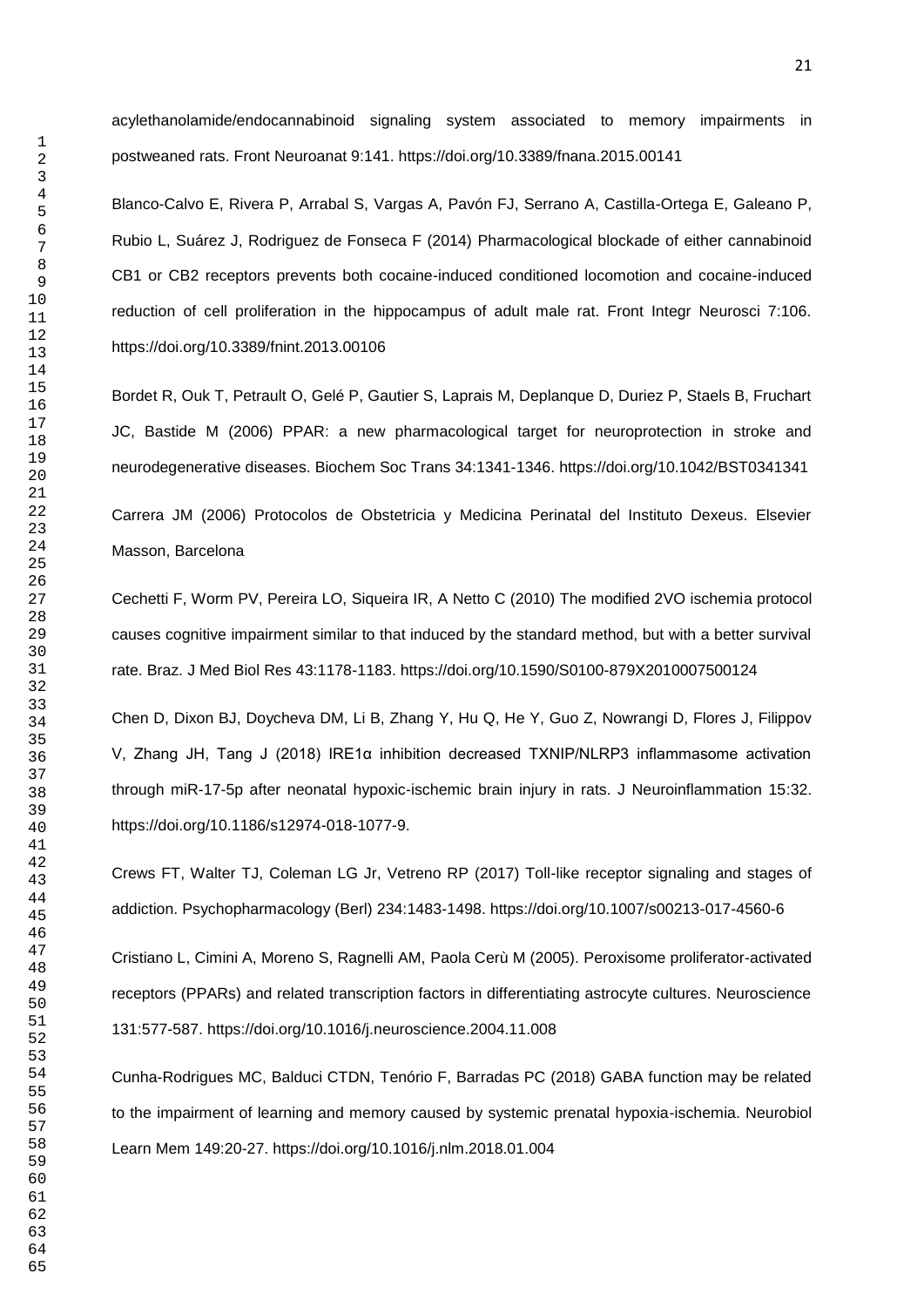D'Agostino G, Russo R, Avagliano C, Cristiano C, Meli R, Calignano A (2012) Palmitoylethanolamide protects against the amyloid-β25-35-induced learning and memory impairment in mice, an experimental model of Alzheimer disease. Neuropsychopharmacology 37:1784-1792. https://doi.org/10.1038/npp.2012.25

Dai C, Liu Y, Dong Z (2017) Tanshinone I alleviates motor and cognitive impairments via suppressing oxidative stress in the neonatal rats after hypoxic-ischemic brain damage. Mol Brain 10:52. https://doi.org/10.1186/s13041-017-0332-9

Davies M, Jacobs A, Brody DL, Friess SH (2018) Delayed hypoxemia after traumatic brain injury exacerbates long-term behavioral deficits. J Neurotrauma 35:790-801. https://doi.org/10.1089/neu.2017.5354

Deacon RM, Bannerman DM, Kirby BP, Croucher A, Rawlins JN (2002) Effects of cytotoxic hippocampal lesions in mice on a cognitive test battery. Behav Brain Res 133:57-68. https://doi.org/10.1016/S0166-4328(01)00451-X

Di Marzo V, Skaper SD (2013) Palmitoylethanolamide: biochemistry, pharmacology and therapeutic use of a pleiotropic anti-inflammatory lipid mediator. CNS Neurol Disord Drug Targets 12:4-6. https://doi.org/10.2174/1871527311312010004

Domnick NK, Gretenkord S, De Feo V, Sedlacik J, Brockmann MD, Hanganu-Opatz IL (2015) Neonatal hypoxia-ischemia impairs juvenile recognition memory by disrupting the maturation of prefrontal-hippocampal networks. Exp Neurol 273:202-214. https://doi.org/10.1016/j.expneurol.2015.08.017

Driscoll DJO, Felice VD, Kenny LC, Boylan GB, O'Keeffe GW (2018) Mild prenatal hypoxia-ischemia leads to social deficits and central and peripheral inflammation in exposed offspring. Brain Behav Immun, in press. https://doi.org/10.1016/j.bbi.2018.01.001

Ennaceur A (2010) One-trial object recognition in rats and mice: methodological and theoretical issues. Behav Brain Res 215:244-254. https://doi.org/10.1016/j.bbr.2009.12.036

Ennaceur A, Delacour J (1988) A new one-trial test for neurobiological studies of memory in rats. 1: behavioral data. Behav Brain Res 31:47-59. https://doi.org/10.1016/0166-4328(88)90157-X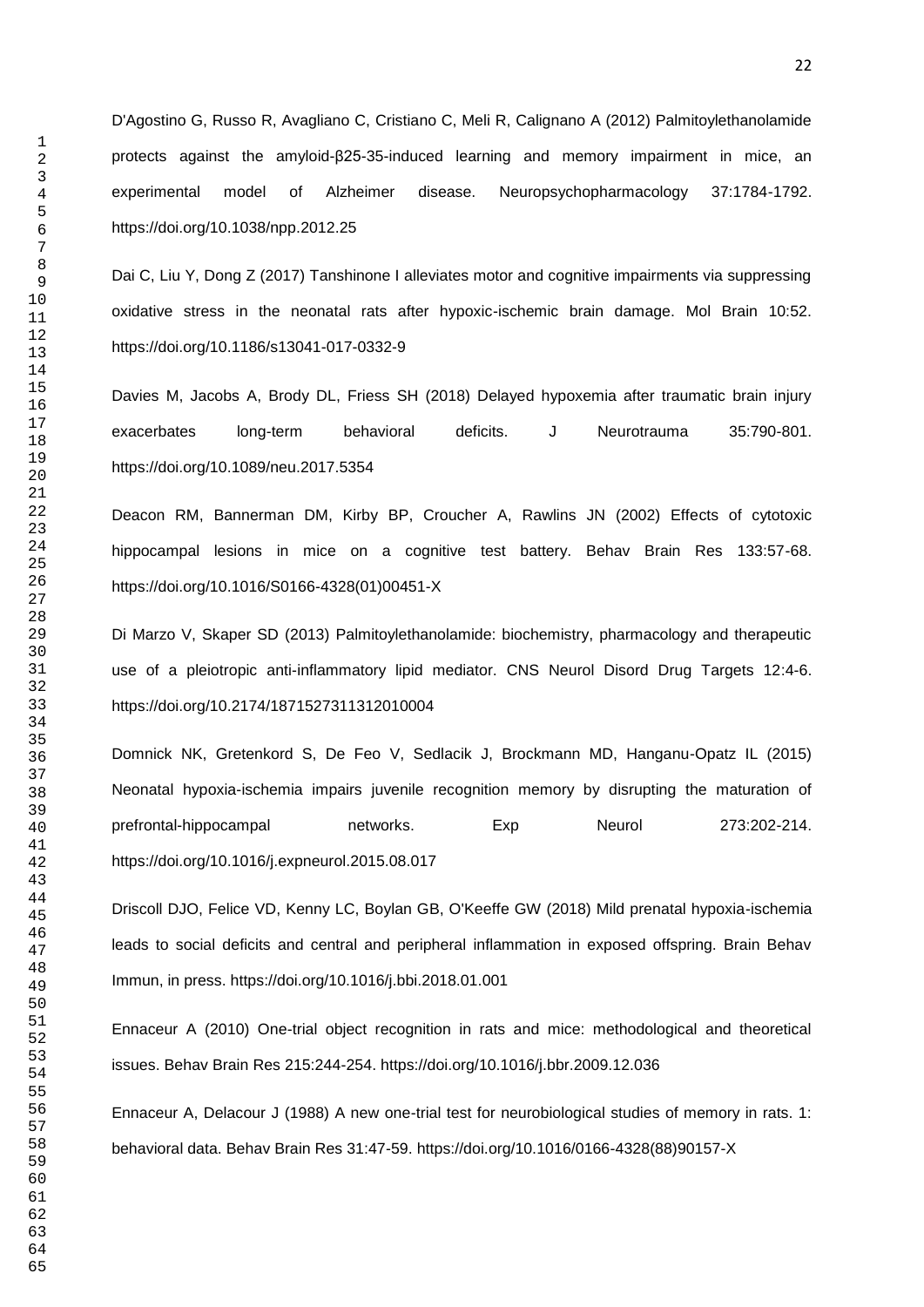Esposito E, Impellizzeri D, Mazzon E, Paterniti I, Cuzzocrea S (2012) Neuroprotective activities of palmitoylethanolamide in an animal model of Parkinson's disease. PLoS One 7:e41880. https://doi.org/10.1371/journal.pone.0041880

Fu J, Gaetani S, Oveisi F, Lo Verme J, Serrano A, Rodríguez De Fonseca F, Rosengarth A, Luecke H, Di Giacomo B, Tarzia G, Piomelli D (2003) Oleylethanolamide regulates feeding and body weight through activation of the nuclear receptor PPAR-alpha. Nature 425:90-93. https://doi.org/10.1038/nature01921

Galeano P, Blanco E, Logica Tornatore TM, Romero JI, Holubiec MI, Rodríguez de Fonseca F, Capani F (2015) Life-long environmental enrichment counteracts spatial learning, reference and working memory deficits in middle-aged rats subjected to perinatal asphyxia. Front Behav Neurosci 8:406. https://doi.org/10.3389/fnbeh.2014.00406

Galeano P, Blanco Calvo E, Madureira de Oliveira D, Cuenya L, Kamenetzky GV, Mustaca AE, Barreto GE, Giraldez-Alvarez LD, Milei J, Capani F (2011) Long-lasting effects of perinatal asphyxia on exploration, memory and incentive downshift. Int J Dev Neurosci 29:609-619. https://doi.org/10.1016/j.ijdevneu.2011.05.002

Galinsky R, Lear CA, Dean JM, Wassink G, Dhillon SK, Fraser M, Davidson JO, Bennet L, Gunn AJ (2018) Complex interactions between hypoxia-ischemia and inflammation in preterm brain injury. Dev Med Child Neurol 60:126-133. https://doi.org/10.1111/dmcn.13629

Griva M, Lagoudaki R, Touloumi O, Nousiopoulou E, Karalis F, Georgiou T, Kokaraki G, Simeonidou C, Tata DA, Spandou E (2017) Long-term effects of enriched environment following neonatal hypoxiaischemia on behavior, BDNF and synaptophysin levels in rat hippocampus: effect of combined treatment with G-CSF. Brain Res 1667:55-67. https://doi.org/10.1016/j.brainres.2017.05.004

Halliwell B (1992) Reactive oxygen species and the central nervous system. J Neurochem 59:1609- 1623. https://doi.org/10.1111/j.1471-4159.1992.tb10990.x

Hansen HS, Diep TA (2009) N-acylethanolamines, anandamide and food intake. Biochem Pharmacol 78:553-560. https://doi.org/10.1016/j.bcp.2009.04.024

Holubiec MI, Romero JI, Blanco E, Tornatore TL, Suarez J, Rodríguez de Fonseca F, Galeano P, Capani F (2017) Acylethanolamides and endocannabinoid signaling system in dorsal striatum of rats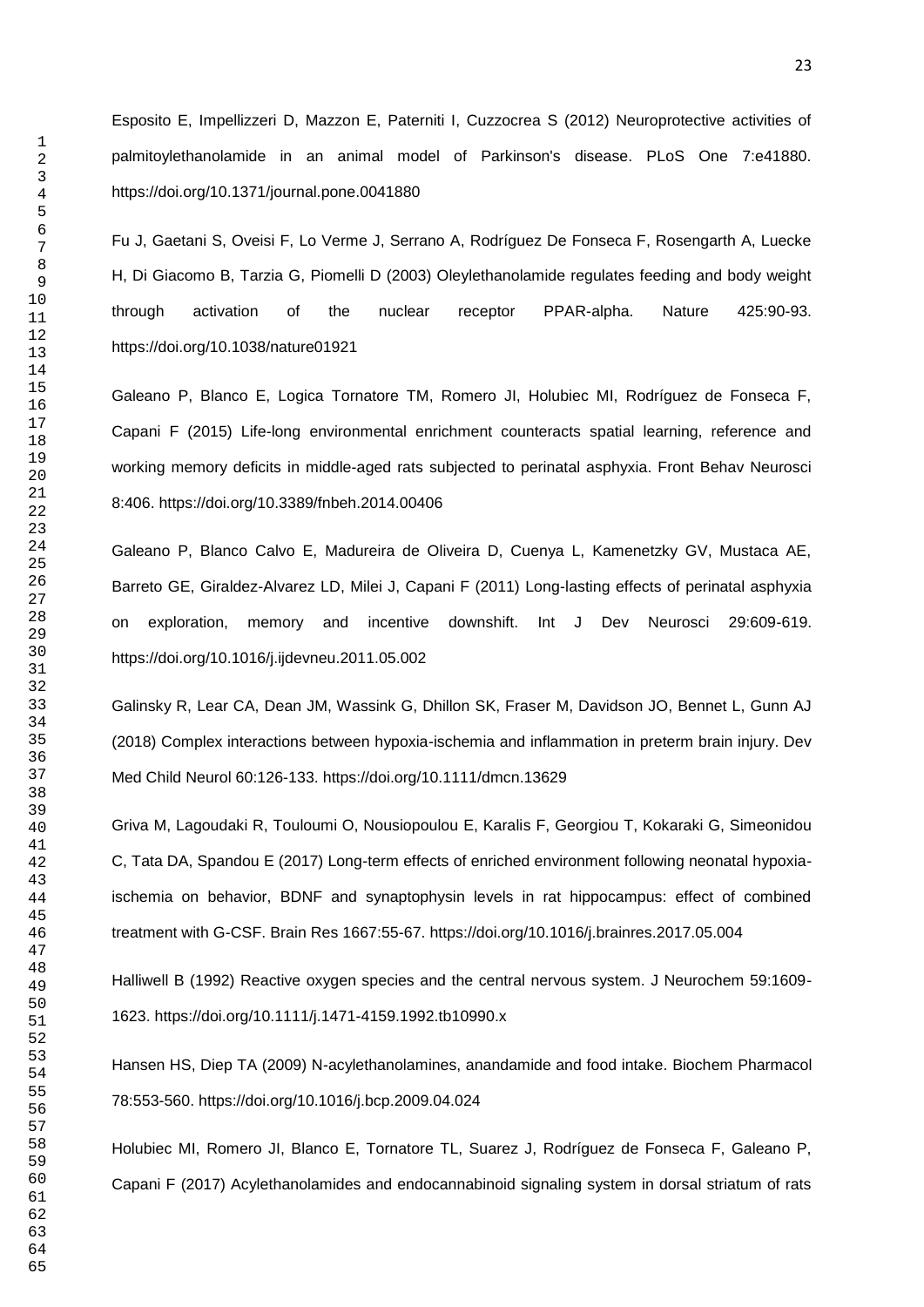exposed to perinatal asphyxia. Neurosci Lett 653:269-275. https://doi.org/10.1016/j.neulet.2017.05.06828579484

Kumar A, Gupta A, Talukdar B (2007) Clinico-etiological and EEG profile of neonatal seizures. Indian J Pediatr 74:33-37. https://doi.org/10.1007/s12098-007-0023-0

Liaury K, Miyaoka T, Tsumori T, Furuya M, Hashioka S, Wake R, Tsuchie K, Fukushima M, Limoa E, Tanra AJ, Horiguchi J (2014) Minocycline improves recognition memory and attenuates microglial activation in Gunn rat: a possible hyperbilirubinemia-induced animal model of schizophrenia. Prog Neuropsychopharmacol Biol Psychiatry 50:184-190. https://doi.org/10.1016/j.pnpbp.2013.12.017

López-Aguilera F, Plateo-Pignatari MG, Biaggio V, Ayala C, Seltzer AM (2012) Hypoxic preconditioning induces an AT2-R/VEGFR-2(Flk-1) interaction in the neonatal brain microvasculature for neuroprotection. Neuroscience 216:1-9. https://doi.org/10.1016/j.neuroscience.2012.04.070

Mallard C, Tremblay ME, Vexler ZS (2018) Microglia and neonatal brain injury. Neuroscience, in press. https://doi.org/10.1016/j.neuroscience.2018.01.023

Ming-Yan H, Luo YL, Zhang XC, Liu H, Gao R, Wu JJ (2012) Hypoxic-ischemic injury decreases anxiety-like behavior in rats when associated with loss of tyrosine-hydroxylase immunoreactive neurons of the substantia nigra. Braz J Med Biol Res 45:13-19. https://doi.org/10.1590/S0100- 879X2011007500161

Mirahmadi SM, Shahmohammadi A, Rousta AM, Azadi MR, Fahanik-Babaei J, Baluchnejadmojarad T, Roghani M (2017) Soy isoflavone genistein attenuates lipopolysaccharide-induced cognitive impairments in the rat via exerting anti-oxidative and anti-inflammatory effects. Cytokine, in press. https://doi.org/10.1016/j.cyto.2017.10.008

Mishima K, Ikeda T, Yoshikawa T, Aoo N, Egashira N, Xia YX, Ikenoue T, Iwasaki K, Fujiwara M (2004) Effects of hypothermia and hyperthermia on attentional and spatial learning deficits following neonatal hypoxia-ischemic insult in rats. Behav Brain Res 151:209-217. https://doi.org/10.1016/j.bbr.2003.08.018

Moran E, Ding L, Wang Z, Cheng R, Chen Q, Moore R, Takahashi Y, Ma JX (2014) Protective and antioxidant effects of PPARα in the ischemic retina. Invest Ophthalmol Vis Sci 55:4568-4576. https://doi.org/10.1167/iovs.13-13127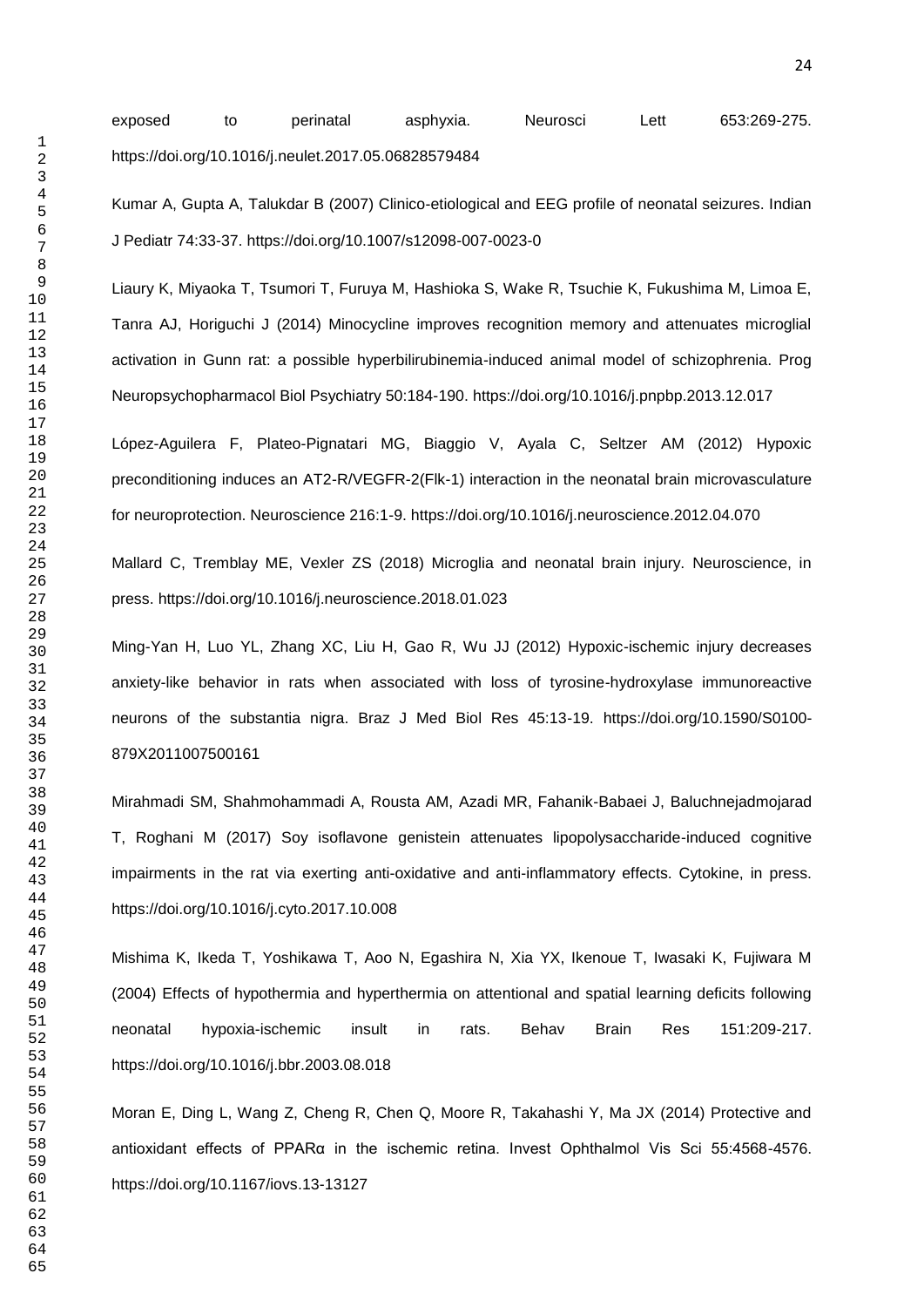Okamoto Y, Tsuboi K, Ueda N (2009) Enzymatic formation of anandamide. Vitam Horm 81:1-24. https://doi.org/10.1016/S0083-6729(09)81001-7

Pasquarelli N, Porazik C, Hanselmann J, Weydt P, Ferger B, Witting A (2015) Comparative biochemical characterization of the monoacylglycerol lipase inhibitor KML29 in brain, spinal cord, liver, spleen, fat and muscle tissue. Neuropharmacology 91:148-156. https://doi.org/10.1016/j.neuropharm.2014.12.001

Paxinos G, Whatson C (2007) The Rat Brain in Stereotaxic Coordinates. Elsevier, Amsterdam

Pei B, Sun J (2018) Pinocembrin alleviates cognition deficits by inhibiting inflammation in diabetic mice. J Neuroimmunol 314:42-49. https://doi.org/10.1016/j.jneuroim.2017.11.006

Pereira LO, Arteni NS, Petersen RC, da Rocha AP, Achaval M, Netto CA (2007) Effects of daily environmental enrichment on memory deficits and brain injury following neonatal hypoxia-ischemia in the rat. Neurobiol Learn Mem 87:101-108. https://doi.org/10.1016/j.nlm.2006.07.003

Petrosino S, Di Marzo V (2017) The pharmacology of palmitoylethanolamide and first data on the therapeutic efficacy of some of its new formulations. Br J Pharmacol 174:1349-1365. https://doi.org/10.1111/bph.13580

Romero JI, Hanschmann EM, Gellert M, Eitner S, Holubiec MI, Blanco-Calvo E, Lillig CH, Capani F (2015) Thioredoxin 1 and glutaredoxin 2 contribute to maintain the phenotype and integrity of neurons following perinatal asphyxia. Biochim Biophys Acta 1850:1274-1285. https://doi.org/10.1016/j.bbagen.2015.02.015

Romero JI, Holubiec MI, Tornatore TL, Rivière S, Hanschmann EM, Kölliker-Frers RA, Tau J, Blanco E, Galeano P, Rodríguez de Fonseca F, Lillig CH, Capani F (2017) Neuronal damage induced by perinatal asphyxia is attenuated by postinjury glutaredoxin-2 administration. Oxid Med Cell Longev 2017:4162465. https://doi.org/10.1155/2017/4162465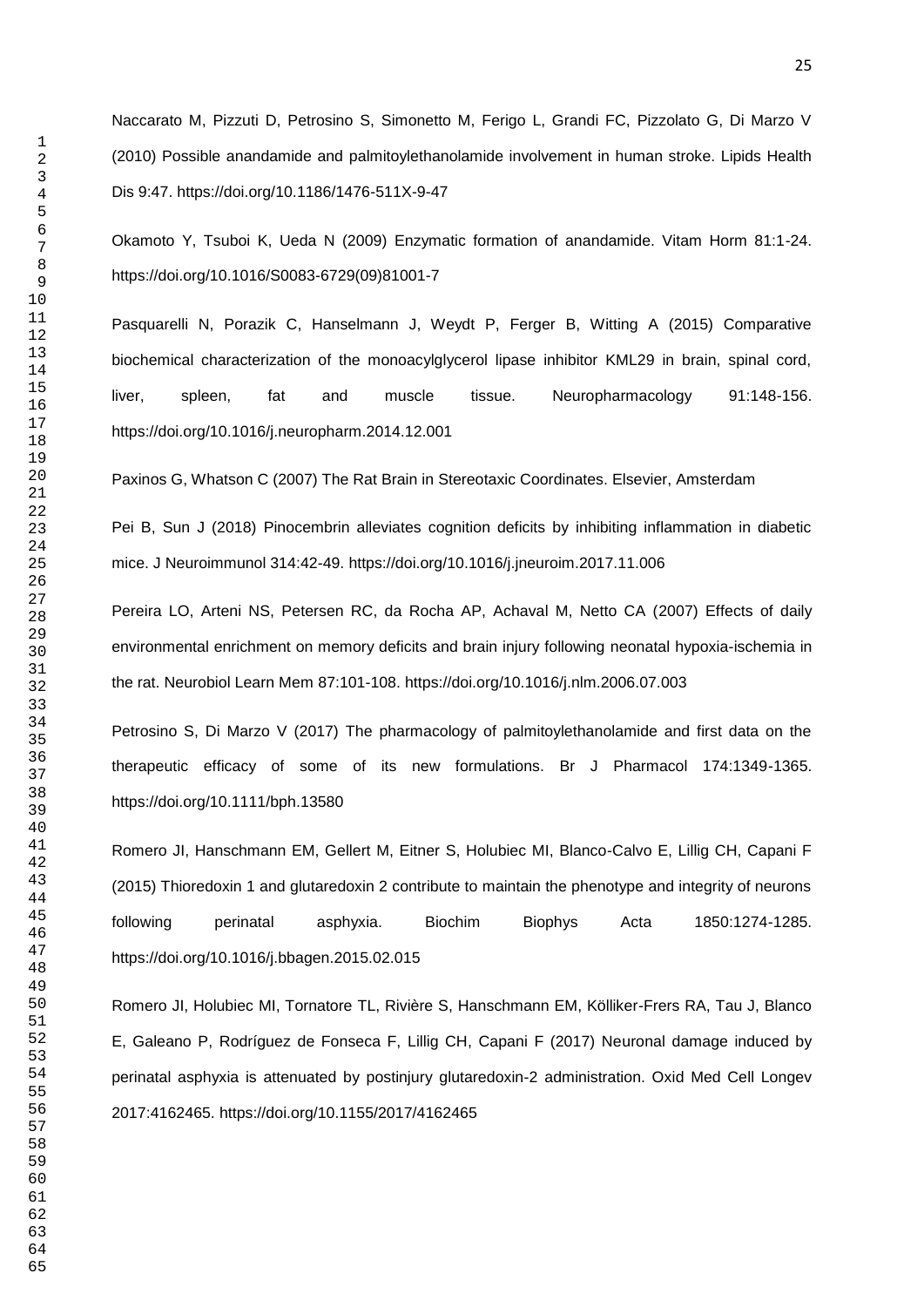Salter MW, Stevens B (2017) Microglia emerge as central players in brain disease. Nat Med 23:1018- 1027. https://doi.org/10.1038/nm.4397

Saraceno GE, Bertolino ML, Galeano P, Romero JI, Garcia-Segura LM, Capani F (2010) Estradiol therapy in adulthood reverses glial and neuronal alterations caused by perinatal asphyxia. Exp Neurol 223:615-622. https://doi.org/10.1016/j.expneurol.2010.02.010

Saraceno GE, Castilla R, Barreto GE, Gonzalez J, Kölliker-Frers RA, Capani F (2012) Hippocampal dendritic spines modifications induced by perinatal asphyxia. Neural Plast 2012:873532. https://doi.org/10.1155/2012/873532

Sayd A, Antón M, Alén F, Caso JR, Pavón J, Leza JC, Rodríguez de Fonseca F, García-Bueno B, Orio L (2014) Systemic administration of oleoylethanolamide protects from neuroinflammation and anhedonia induced by LPS in rats. Int J Neuropsychopharmacol 18:pyu111. https://doi.org/10.1093/ijnp/pyu111

Schoch H, Huerta MY, Ruiz CM, Farrell MR, Jung KM, Huang JJ, Campbell RR, Piomelli D, Mahler SV (2018) Adolescent cannabinoid exposure effects on natural reward seeking and learning in rats. Psychopharmacology (Berl) 235:121-134. https://doi.org/10.1007/s00213-017-4749-8

Schomacher M, Müller HD, Sommer C, Schwab S, Schäbitz WR (2008) Endocannabinoids mediate neuroprotection after transient focal cerebral ischemia. Brain Res 1240:213-220. https://doi.org/10.1016/j.brainres.2008.09.019

Scuderi C, Bronzuoli MR, Facchinetti R, Pace L, Ferraro L, Broad KD, Serviddio G, Bellanti F, Palombelli G, Carpinelli G, Canese R, Gaetani S, Steardo L Jr, Steardo L, Cassano T (2018) Ultramicronized palmitoylethanolamide rescues learning and memory impairments in a triple transgenic mouse model of Alzheimer's disease by exerting anti-inflammatory and neuroprotective effects. Transl Psychiatry 8:32. https://doi.org/10.1038/s41398-017-0076-4

Scuderi C, Esposito G, Blasio A, Valenza M, Arietti P, Steardo L Jr, Carnuccio R, De Filippis D, Petrosino S, Iuvone T, Di Marzo V, Steardo L (2011) Palmitoylethanolamide counteracts reactive astrogliosis induced by β-amyloid peptide. J Cell Mol Med 15:2664-2274. https://doi.org/10.1111/j.1582-4934.2011.01267.x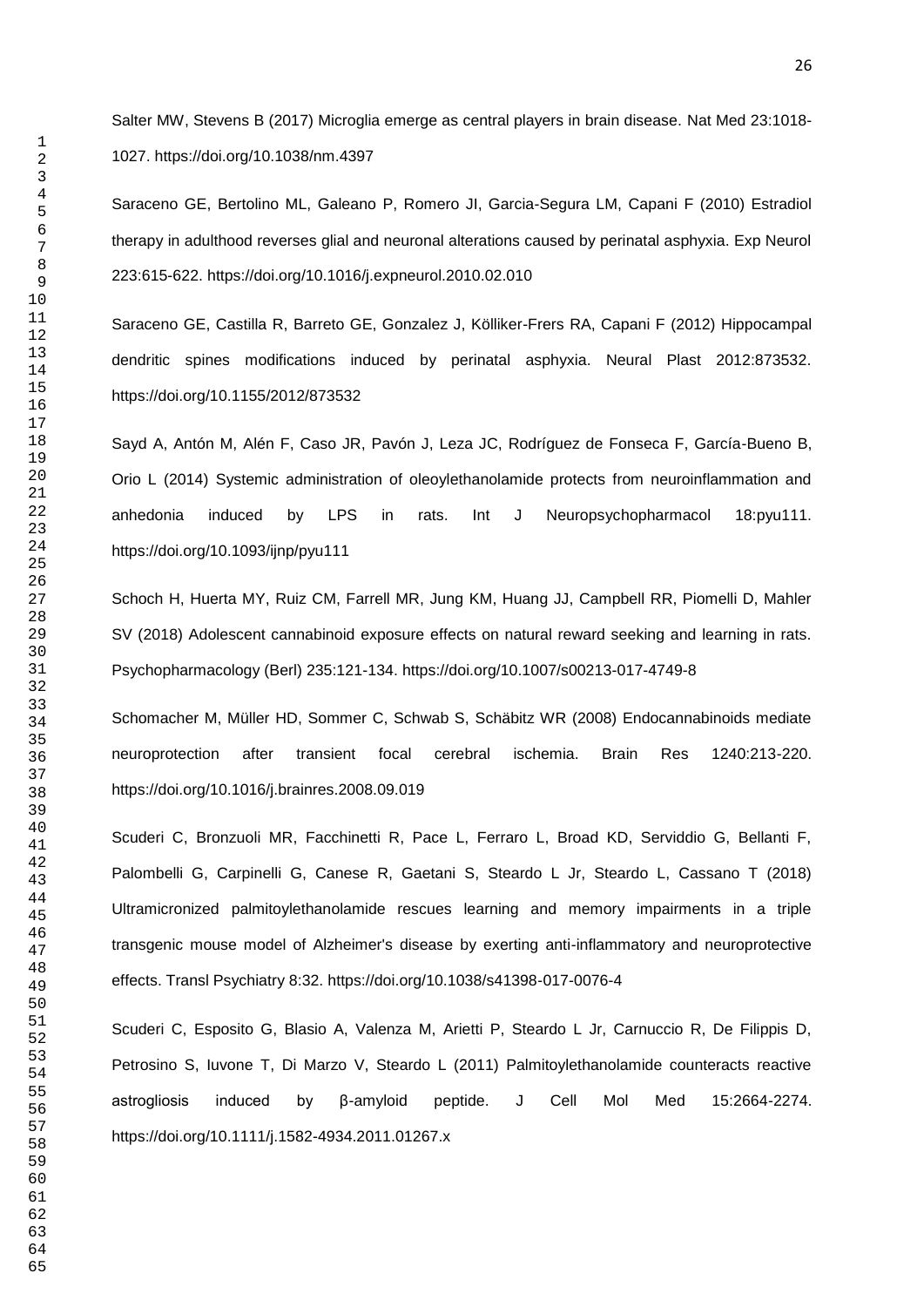Scuderi C, Stecca C, Valenza M, Ratano P, Bronzuoli MR, Bartoli S, Steardo L, Pompili E, Fumagalli L, Campolongo P, Steardo L (2014) Palmitoylethanolamide controls reactive gliosis and exerts neuroprotective functions in a rat model of Alzheimer's disease. Cell Death Dis 5:e1419. https://doi.org/ 10.1038/cddis.2014.376

Sebetseba KN, Ramdin T, Ballot D (2017) The use of therapeutic hypothermia in neonates with perinatal asphyxia at Charlotte Maxeke Johannesburg academic hospital: a retrospective review. Ther Hypothermia Temp Manag, in press. https://doi.org/10.1089/ther.2017.0040

Sedláčková N, Krajčiová M, Koprdová R, Ujházy E, Brucknerová I, Mach M (2014) Subchronic perinatal asphyxia increased anxiety- and depression-like behaviors in the rat offspring. Neuro Endocrinol Lett 35(Suppl 2):214-220.

Serrano A, Rivera P, Pavon FJ, Decara J, Suárez J, Rodriguez de Fonseca F, Parsons LH (2012) Differential effects of single versus repeated alcohol withdrawal on the expression of endocannabinoid system-related genes in the rat amygdala. Alcohol Clin Exp Res 36:984-394. https://doi.org/10.1111/j.1530-0277.2011.01686.x

Strackx E, Van den Hove DL, Prickaerts J, Zimmermann L, Steinbusch HW, Blanco CE, Gavilanes AW, Vles JS (2010) Fetal asphyctic preconditioning protects against perinatal asphyxia-induced behavioral consequences in adulthood. Behav Brain Res 208:343-351. https://doi.org/10.1016/j.bbr.2009.11.040

Takada SH, Motta-Teixeira LC, Machado-Nils AV, Lee VY, Sampaio CA, Polli RS, Malheiros JM, Takase LF, Kihara AH, Covolan L, Xavier GF, Nogueira MI (2016) Impact of neonatal anoxia on adult rat hippocampal volume, neurogenesis and behavior. Behav Brain Res 296:331-338. https://doi.org/10.1016/j.bbr.2015.08.039

Ueda N, Tsuboi K, Uyama T (2013) Metabolism of endocannabinoids and related Nacylethanolamines: canonical and alternative pathways. FEBS J 280:1874-1894. https://doi.org/10.1111/febs.12152

Xu J, Chavis JA, Racke MK, Drew PD (2006) Peroxisome proliferator-activated receptor-alpha and retinoid X receptor agonists inhibit inflammatory responses of astrocytes. J Neuroimmunol 176:95- 105. https://doi.org/10.1016/j.jneuroim.2006.04.019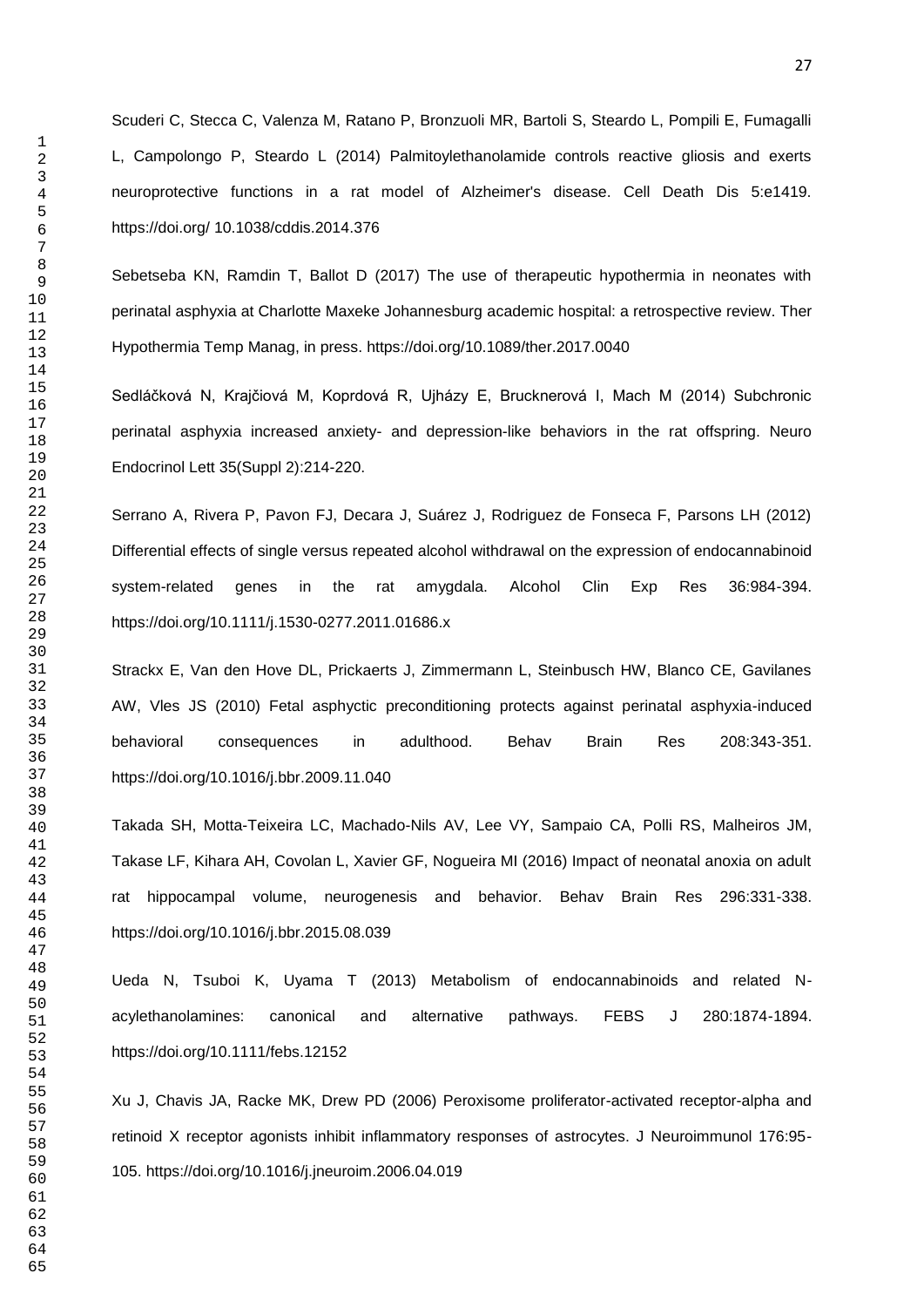Yang LC, Guo H, Zhou H, Suo DQ, Li WJ, Zhou Y, Zhao Y, Yang WS, Jin X (2015) Chronic oleoylethanolamide treatment improves spatial cognitive deficits through enhancing hippocampal neurogenesis after transient focal cerebral ischemia. Biochem Pharmacol 94:270-281. https://doi.org/10.1016/j.bcp.2015.02.012

Zhou Y, Schwartz BI, Giza J, Gross SS, Lee FS, Kreek MJ (2017) Blockade of alcohol escalation and "relapse" drinking by pharmacological FAAH inhibition in male and female C57BL/6J mice. Psychopharmacology (Berl) 234:2955-2970. https://doi.org/10.1007/s00213-017-4691-9

Zhou Y, Yang L, Ma A, Zhang X, Li W, Yang W, Chen C, Jin X (2012) Orally administered oleoylethanolamide protects mice from focal cerebral ischemic injury by activating peroxisome proliferator-activated receptor α. Neuropharmacology 63:242-249. https://doi.org/10.1016/j.neuropharm.2012.03.008

Zhu H, Qiao L, Sun Y, Yin L, Huang L, Li J, Jiang L (2018) Basic fibroblast growth factor enhances cell proliferation in the dentate gyrus of neonatal rats following hypoxic-ischemic brain damage. Neurosci Lett, in press. https://doi.org/10.1016/j.neulet.2018.01.046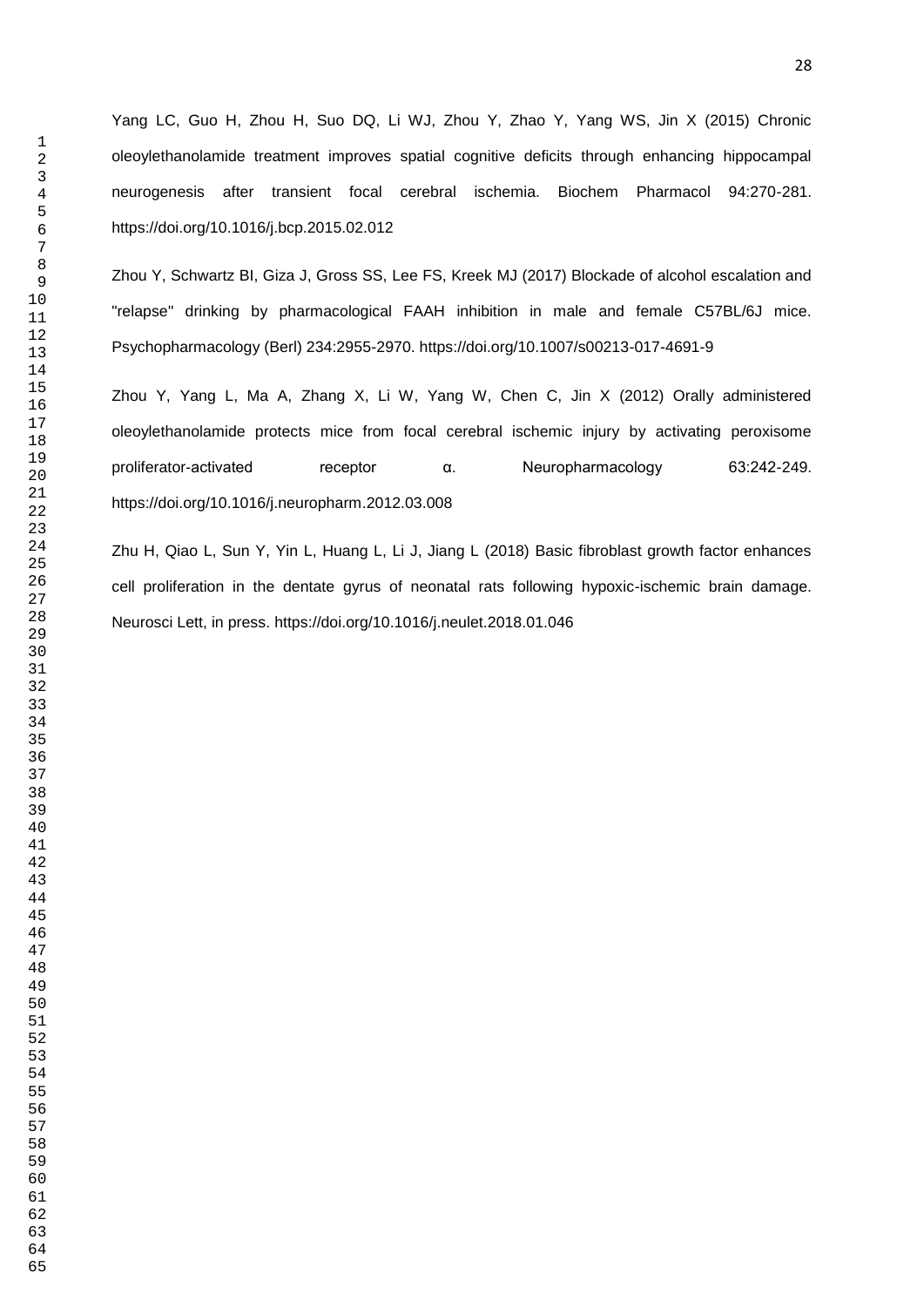#### **Figures legends**

**Figure 1. Exploratory activity and anxiety-related behaviors in the EPM test**. **a)** Distance covered, **b)** Closed arm entries, **c)** Percentage of open arms entries, **d)** Percentage of time in open arms. Locomotor activity was reduced in AI groups. No differences in anxiety-related behaviors were observed between groups. Sham-Veh, Sham-O2, Sham-O10, Sham-P2, Sham-P10: sham operated rats treated with vehicle, OEA 2 mg/kg, OEA 10 mg/kg, PEA 2 mg/kg, PEA 10 mg/kg, respectively. AI-Veh, AI-O2, AI-O10, AI-P2, AI-P10: anoxic-ischemic rats treated with vehicle, OEA 2 mg/kg, OEA 10 mg/kg, PEA 2 mg/kg, PEA 10 mg/kg, respectively. Symbols and lines depict the mean ± SEM of 7-10 rats/group. \*\*\**p* < 0.01.

**Figure 2. Exploratory activity and anxiety-related behaviors in the OF test**. **a)** Distance covered, **b)** Number of rears, **c)** Entries into the center, **d)** Time in central area. Locomotor activity was reduced in AI groups during their first five minutes of exposition to OF. No differences in anxiety-related behaviors were observed between groups. Sham-Veh, Sham-O2, Sham-O10, Sham-P2, Sham-P10: sham operated rats treated with vehicle, OEA 2 mg/kg, OEA 10 mg/kg, PEA 2 mg/kg, PEA 10 mg/kg, respectively. AI-Veh, AI-O2, AI-O10, AI-P2, AI-P10: anoxic-ischemic rats treated with vehicle, OEA 2 mg/kg, OEA 10 mg/kg, PEA 2 mg/kg, PEA 10 mg/kg, respectively. Symbols and lines depict the mean  $\pm$  SEM of 7-10 rats/group.  $p < 0.05$  vs. AI groups;  $^{tt}p < 0.01$   $^{tt}tp < 0.001$  vs. first five minutes.

**Figure 3. Palmitoylethanolamide treatment prevents recognition memory impairment associated to neonatal anoxia-ischemia. a)** Discrimination index (d1) and **b)** discrimination ratio (d2). One sample t-tests: \*\*\* $p < 0.001$ , \*\* $p < 0.01$ , \* $p < 0.05$  vs. d1 and d2 values expected when both objects (familiar and novel) are explored the same amount of time (0 in both cases). Sham-Veh, Sham-O2, Sham-O10, Sham-P2, Sham-P10: sham operated rats treated with vehicle, OEA 2 mg/kg, OEA 10 mg/kg, PEA 2 mg/kg, PEA 10 mg/kg, respectively. AI-Veh, AI-O2, AI-O10, AI-P2, AI-P10: anoxic-ischemic rats treated with vehicle, OEA 2 mg/kg, OEA 10 mg/kg, PEA 2 mg/kg, PEA 10 mg/kg, respectively. Bars depict the mean ± SEM of 7-10 rats/group.

**Figure 4. Spatial learning in the MWM. a)** Latency to platform, **b)** Distance to platform, **c)** Swim speed. Latency, distance and swim speed decreased similarly across days of training, indicating that all groups acquired the task at the same rate across days of training. Sham-Veh, Sham-O2, Sham-O10, Sham-P2, Sham-P10: sham operated rats treated with vehicle, OEA 2 mg/kg, OEA 10 mg/kg,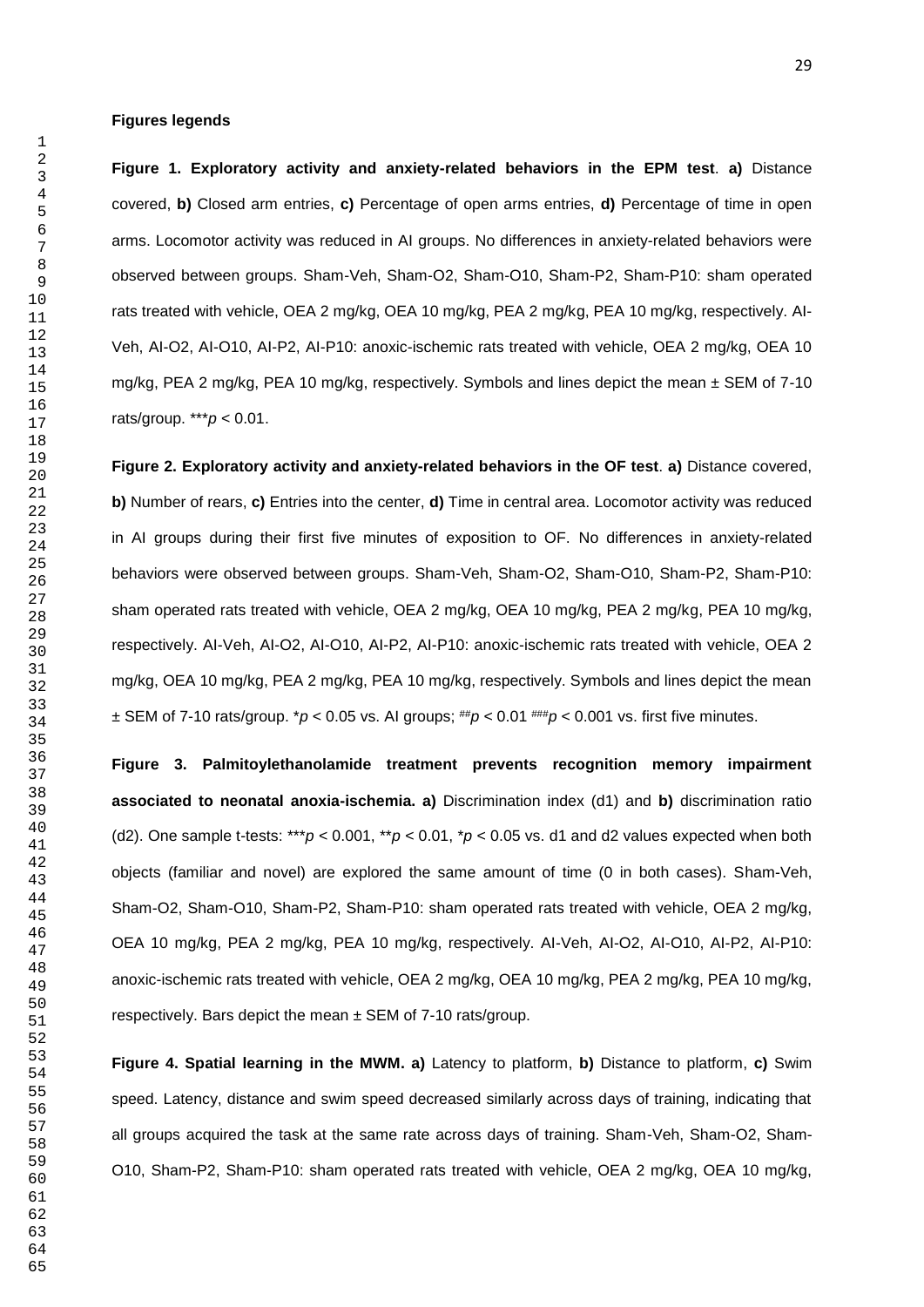PEA 2 mg/kg, PEA 10 mg/kg, respectively. AI-Veh, AI-O2, AI-O10, AI-P2, AI-P10: anoxic-ischemic rats treated with vehicle, OEA 2 mg/kg, OEA 10 mg/kg, PEA 2 mg/kg, PEA 10 mg/kg, respectively. Symbols and lines depict the mean  $\pm$  SEM of 7-10 rats/group.

**Figure 5. Spatial reference memory deficit induced by neonatal anoxia-ischemia is prevented by palmitoylethanolamide treatment. a)** Percentage of time spent in the target quadrant during the probe trial. \*\*\**p* < 0.001, \*\**p* < 0.01 vs. percentage of time expected by chance (25 %, dashed line). **b)** Circular area crossing during the probe trial. \**p* < 0.05, \*\* *p* < 0.01 vs. sham groups and AI-P10 group. Bars depict the mean ± SEM of 7-10 rats/group. **c)** Contingency plots. Sham-Veh, Sham-O2, Sham-O10, Sham-P2, Sham-P10: sham operated rats treated with vehicle, OEA 2 mg/kg, OEA 10 mg/kg, PEA 2 mg/kg, PEA 10 mg/kg, respectively. AI-Veh, AI-O2, AI-O10, AI-P2, AI-P10: anoxic-ischemic rats treated with vehicle, OEA 2 mg/kg, OEA 10 mg/kg, PEA 2 mg/kg, PEA 10 mg/kg, respectively.

**Figure 6. Immunohistochemical expression of Iba-1 in the hippocampus. a)** Representative photomicrographs of Iba-1 immunostaining in the hippocampus. Scale bars: 15 μm. (Photomicrographs of sham groups treated with OEA (2 and 10 mg/kg) and PEA (2 and 10 mg/kg) can be found in Fig. S3). **b-d)** Quantification of Iba-1 positive cells across layers of the hippocampus (CA1, CA3 and DG). Bars depict mean ± SEM of 4-7 sections/rat from groups of 4-5 rats. Sham-Veh, Sham-O2, Sham-O10, Sham-P2, Sham-P10: sham operated rats treated with vehicle, OEA 2 mg/kg, OEA 10 mg/kg, PEA 2 mg/kg, PEA 10 mg/kg, respectively; AI-Veh, AI-O2, AI-O10, AI-P2, AI-P10: anoxic-ischemic rats treated with vehicle, OEA 2 mg/kg, OEA 10 mg/kg, PEA 2 mg/kg, PEA 10 mg/kg, respectively. SO: *Stratum oriens*; SP: *Stratum pyramidale*; SR: *Stratum radiatum*; SL-M: *stratum lacunosum molecular*; ml: molecular cell layer; gcl: granular cell layer; pcl: polymorphic cell layer. \**p* < 0.05;  $*^{*}p$  < 0.01 and  $*^{*}p$  < 0.001 vs. sham-operated groups.

**Figure 7. Immunohistochemical expression of GFAP in the hippocampus. a)** Representative photomicrographs of GFAP immunostaining in the hippocampus. Scale bars: 15 μm. (Photomicrographs of sham groups treated with OEA (2 and 10 mg/kg) and PEA (2 and 10 mg/kg) can be found in Fig. S4). **b-d)** Quantification of GFAP positive cells across layers of the hippocampus (CA1, CA3 and DG). Bars depict mean ± SEM of 4-7 sections/rat from groups of 4-5 rats. Sham-Veh, Sham-O2, Sham-O10, Sham-P2, Sham-P10: sham operated rats treated with vehicle, OEA 2 mg/kg, OEA 10 mg/kg, PEA 2 mg/kg, PEA 10 mg/kg, respectively; AI-Veh, AI-O2, AI-O10, AI-P2, AI-P10: